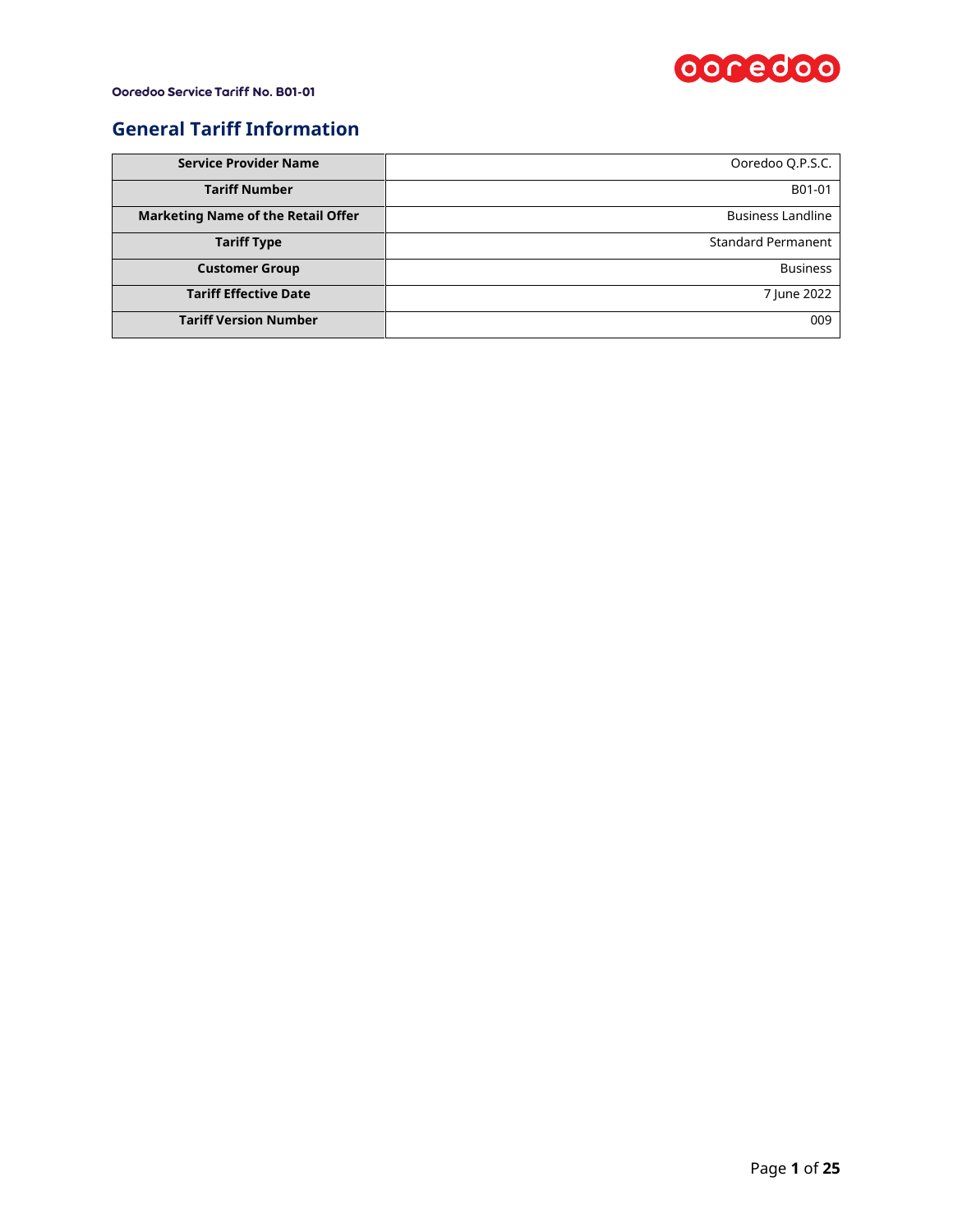

## **Contents**

| 1               |      |       |  |  |  |  |  |  |
|-----------------|------|-------|--|--|--|--|--|--|
| $\overline{2}$  |      |       |  |  |  |  |  |  |
| 3               |      |       |  |  |  |  |  |  |
|                 | 3.1  |       |  |  |  |  |  |  |
|                 | 3.2  |       |  |  |  |  |  |  |
|                 | 3.3  |       |  |  |  |  |  |  |
| 4               |      |       |  |  |  |  |  |  |
| 5               |      |       |  |  |  |  |  |  |
| 6               |      |       |  |  |  |  |  |  |
|                 | 6.1  |       |  |  |  |  |  |  |
|                 |      | 6.1.1 |  |  |  |  |  |  |
|                 |      | 6.1.2 |  |  |  |  |  |  |
|                 |      | 6.1.3 |  |  |  |  |  |  |
|                 | 6.2  |       |  |  |  |  |  |  |
|                 |      | 6.2.1 |  |  |  |  |  |  |
|                 |      | 6.2.2 |  |  |  |  |  |  |
|                 |      | 6.2.3 |  |  |  |  |  |  |
|                 | 6.3  |       |  |  |  |  |  |  |
| 7               |      |       |  |  |  |  |  |  |
| 8               |      |       |  |  |  |  |  |  |
| 9               |      |       |  |  |  |  |  |  |
| 10              |      |       |  |  |  |  |  |  |
| 11              |      |       |  |  |  |  |  |  |
|                 | 11.1 |       |  |  |  |  |  |  |
|                 | 11.2 |       |  |  |  |  |  |  |
|                 | 11.3 |       |  |  |  |  |  |  |
| 12 <sup>°</sup> |      |       |  |  |  |  |  |  |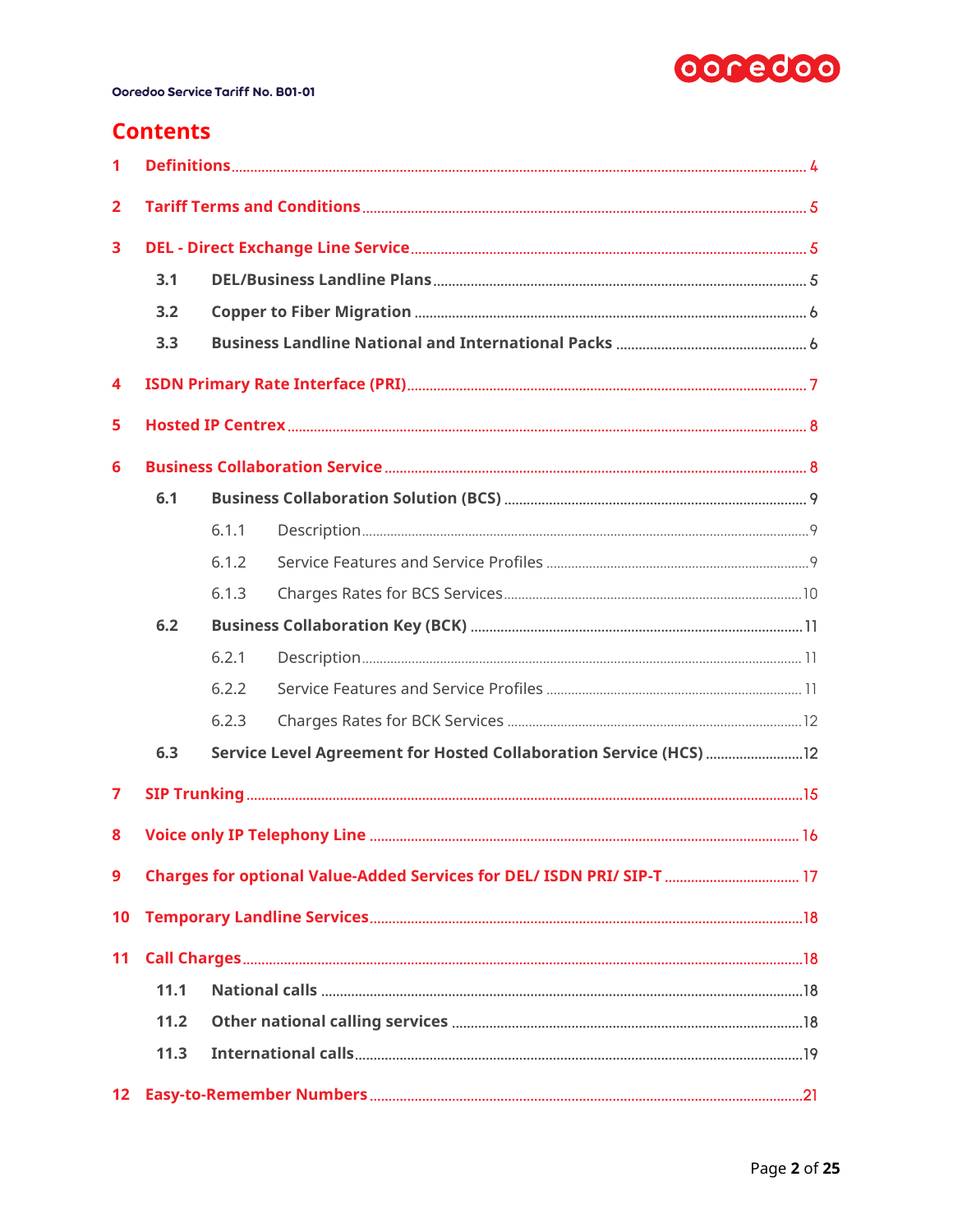# 0000000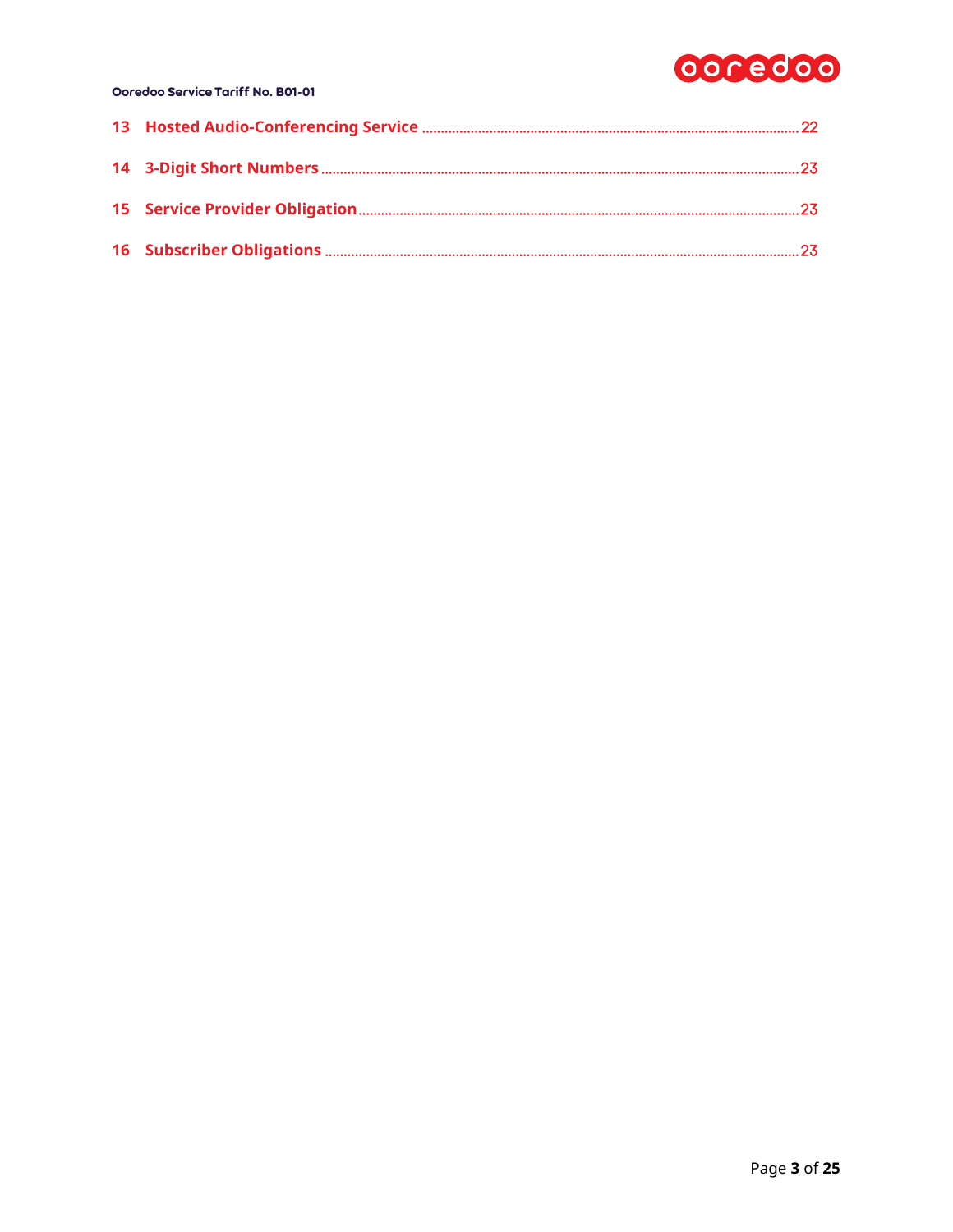

## <span id="page-3-0"></span>1 Definitions

- $1<sub>1</sub>$ Call charges - means charges payable per call
- $2.$ Call Holding - means a feature in which a user may retain an existing call while accepting or originating another call.
- $3<sub>1</sub>$ Call Hunting - is a facility in which allows an incoming call to be Terminated on a telephone number in a group of telephone numbers. There will be one "pilot number" which will be dialed by any person, and any call to that "pilot number" would land on any of the free lines in a group which belongs to the pilot number group
- Call Waiting- means a feature that alerts someone using the phone to an incoming call and 4. allows switching between the current call and the new call.
- 5. Centrex- means central exchange which is a service providing switching at a central office instead of at the customer's premises.
- 6. Change number Interception - meaning when a subscriber number is changed the caller will be provided with an automated request to confirm the number he dialed and based on the dialed number will be provided with the new number of subscribers.
- $7.$ Conference call - means calls involving more than one line with a maximum of 3 persons.
- 8. DEL - means Direct Exchange Line which provides a dedicated fixed phone line.
- Follow Me provides an advanced call forwarding facility, subscribers can set up the call  $9<sub>1</sub>$ forward either in sequence or at the same time to a list of numbers. "Follow me" forwards calls to numbers based on a time schedule.
- $10.$ Hot Line Service – A service feature that configures a line to automatically dial a pre-set number when the handset is lifted.
- ISDN means Integrated Services Digital Network. ISDN is an international standard for  $11.$ digital telephony communication.
- $12.$ Monthly rental fee - means service rental fee payable per month.
- $13.$ OLO - means Other Licensed Operator.
- $14.$ Ooredoo - means Ooredoo Q.P.S.C. (formerly (Qtel) Q.S.C.).
- $15.$ Ownership Change - means the subscription changed from one owner to another owner including the responsibilities.
- $16.$ MRC – means Monthly Recurring Charge
- $17.$ Peak / off-peak calls - Peak means calls made during the period of most heavy calling traffic. Off-peak calls mean calls made outside peak times and generally include lower calling rates which are set out in the tariff where applicable.
- $18.$ PRI - means Primary Rate Interface. ISDN PRI consists of up to 30 B-channels and 1 D-channel and may be used for voice and/or data service.
- 19. SIP – Trunking Standard – a link which provides a single linear path to the customer location. In the event of failure of this path the customer loses connectivity and faces downtime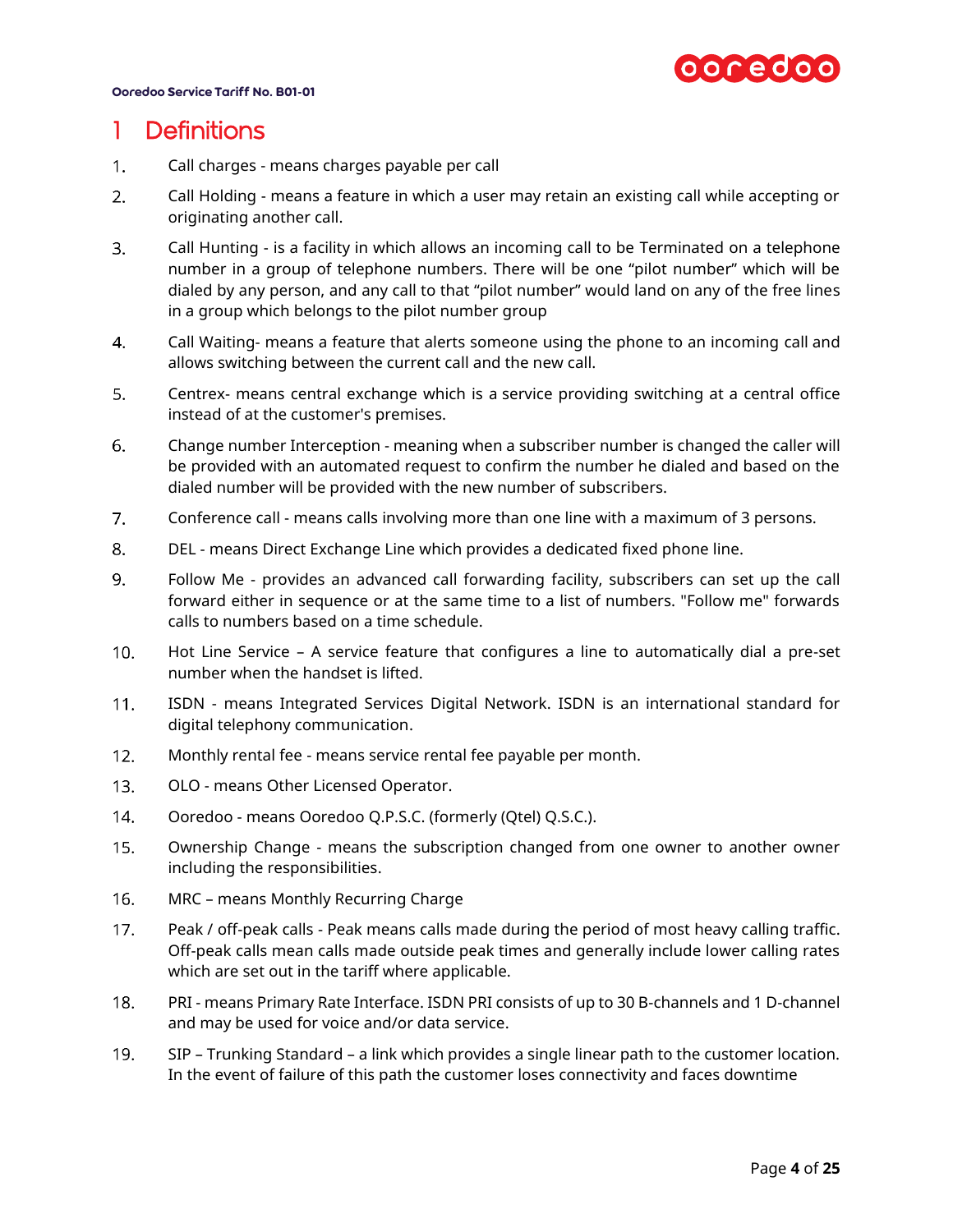

- $20.$ SIP Trunking Premium – provides two redundant and diverse paths to the customers' location via the fixed access network. In the event of failure on one of the paths the other begins operation providing seamless connectivity and increased uptime. By opting for a SIP-Trunking Premium link, the customer does not have to invest in building diversity and redundancy themselves.
- $21.$ Subscriber - means the person or entity that enters into an agreement with Ooredoo to receive and pay for service.
- $22.$ User - means the natural person who uses the service.

### <span id="page-4-0"></span>2 Tariff Terms and Conditions

- 23. This tariff is for permanent standard service.
- 24. This tariff will be effective as of the date established in this tariff and will automatically cease being effective if, Ooredoo publishes a new tariff for this service or publishes a notification on its webpage that this tariff is no longer effective subject to CRA approval if required.
- $25.$ From time to time Ooredoo may publish promotions and readjustments on its webpage or by other means. Such promotions and readjustments will suspend or modify this tariff as specified by Ooredoo as of the date Ooredoo publishes such promotions or readjustments subject to CRA approval, if required.
- 26. These Service terms and conditions are in addition to the terms and conditions specified in Ooredoo's General Terms and Conditions for the Master Services Agreement for Business Telecommunications Services where referenced.

## <span id="page-4-1"></span>3 DEL - Direct Exchange Line Service

- $27.$ Landline Service provides subscribers with a landline telephone service, accessible 24 hours a day. Regional, national and international connections are possible. Landline is mainly provided via a wired access network. Alternative means (such as WLL) may be used when a wired access network is not available in the Subscriber's location. Additional charges may apply for remote location services
- <span id="page-4-2"></span>3.1 DEL/Business Landline Plans
- 28. The charges are included in the table below

| Plan                  | <b>Charge Type</b>                                | <b>Charge - QAR</b> |
|-----------------------|---------------------------------------------------|---------------------|
|                       | Connection fee                                    | 200                 |
| Business Landline 150 | Monthly Recurring Charge                          | 150                 |
|                       | Number Change                                     | 50                  |
|                       | Ownership Change                                  | 50                  |
|                       | Unlimited Call to any local landline within Qatar |                     |
|                       | 200 minutes for calls to Mobile                   |                     |

*Table 1 – Charges for DEL/Business Landline Plans*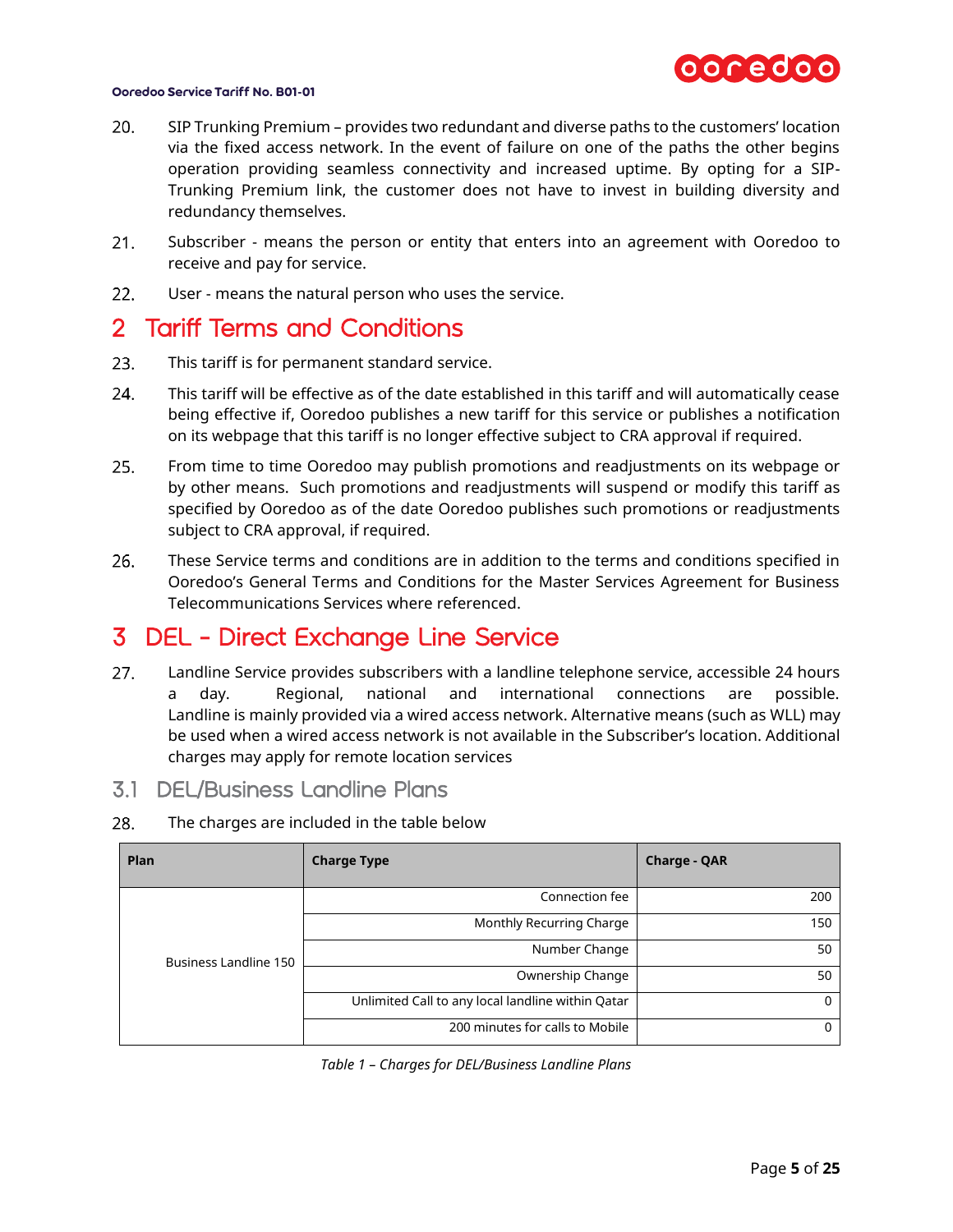

- 29. The out of bundle rate charges for both mobile and international call apply post consumption of the free allowance.
- <span id="page-5-0"></span>3.2 Copper to Fiber Migration
- $30.$ Business Customer currently subscribed to Ooredoo Copper fixed line services will qualify for the below offer when migrated to Ooredoo Fiber Broadband Services.

|                              | Copper<br><b>Plan</b> | Current<br><b>MRC</b><br>QAR | <b>Fiber</b><br>Plan | <b>Monthly</b><br><b>Recurring</b><br><b>Charge post</b><br>migration<br>(QAR) | <b>Migration Offer - MRC</b><br>QAR                                                                                                                 |
|------------------------------|-----------------------|------------------------------|----------------------|--------------------------------------------------------------------------------|-----------------------------------------------------------------------------------------------------------------------------------------------------|
| Business Landline (Old plan) | N/A                   | 117                          | N/A                  | 150                                                                            | QAR 117 for first six (6) months after<br>migration. Thereafter the price will<br>increase to QAR 150 as per the tariff<br>of the new approved plan |
| Business Landline (New Plan) | N/A                   | 150                          | N/A                  | 150                                                                            | Customer tariff is not impacted post<br>migration                                                                                                   |

*Table 2 – Charges for Copper to Fiber Migration*

### <span id="page-5-1"></span>3.3 Business Landline National and International Packs

 $31.$ Business customer may subscribe to the following packs with bundled minutes with monthly fees:

| <b>International Pack</b>        | <b>MRC - QAR</b> | <b>Benefits</b>                                                 |
|----------------------------------|------------------|-----------------------------------------------------------------|
| International Landline Lite Pack | 50               | 1,000 bundled minutes to India, Canada, US, UK and Ireland      |
| International Landline Pack      | 100              | 200 bundled international minutes <sup>1</sup>                  |
| India Pack                       | 35               | 1,200 minutes                                                   |
| UK Pack                          | 35               | 850 minutes                                                     |
| France Pack                      | 35               | 160 minutes                                                     |
| Philippines Pack                 | 35               | 160 minutes                                                     |
| <b>UAE</b>                       | 35               | 75 minutes                                                      |
| Domestic Pack 500                | 50               | 500 National minutes                                            |
| Combo Pack                       | 100              | 800 National minutes and 100 international minutes <sup>2</sup> |

Table 3 – Charges for International Packs

 1 The out of bundle (OOB) rate for the applicable international destination is 1 QAR when the in-bundle minutes of a pack are consumed

<sup>2</sup> Following international destinations are excluded: Cuba, Libya, Tunisia, Algeria, Ethiopia, Benin, Equatorial Guinea, Mauritania, Mali, Seychelles, Togo, Eritrea, Comoros,

Madagascar, Gabon, Burkina Faso, Cameroon, Chad, Solomon Islands, Uganda, Senegal, Guinea-Bissau, Zimbabwe, Ghana, Niger, Satellite (Thuraya, Iridium etc.)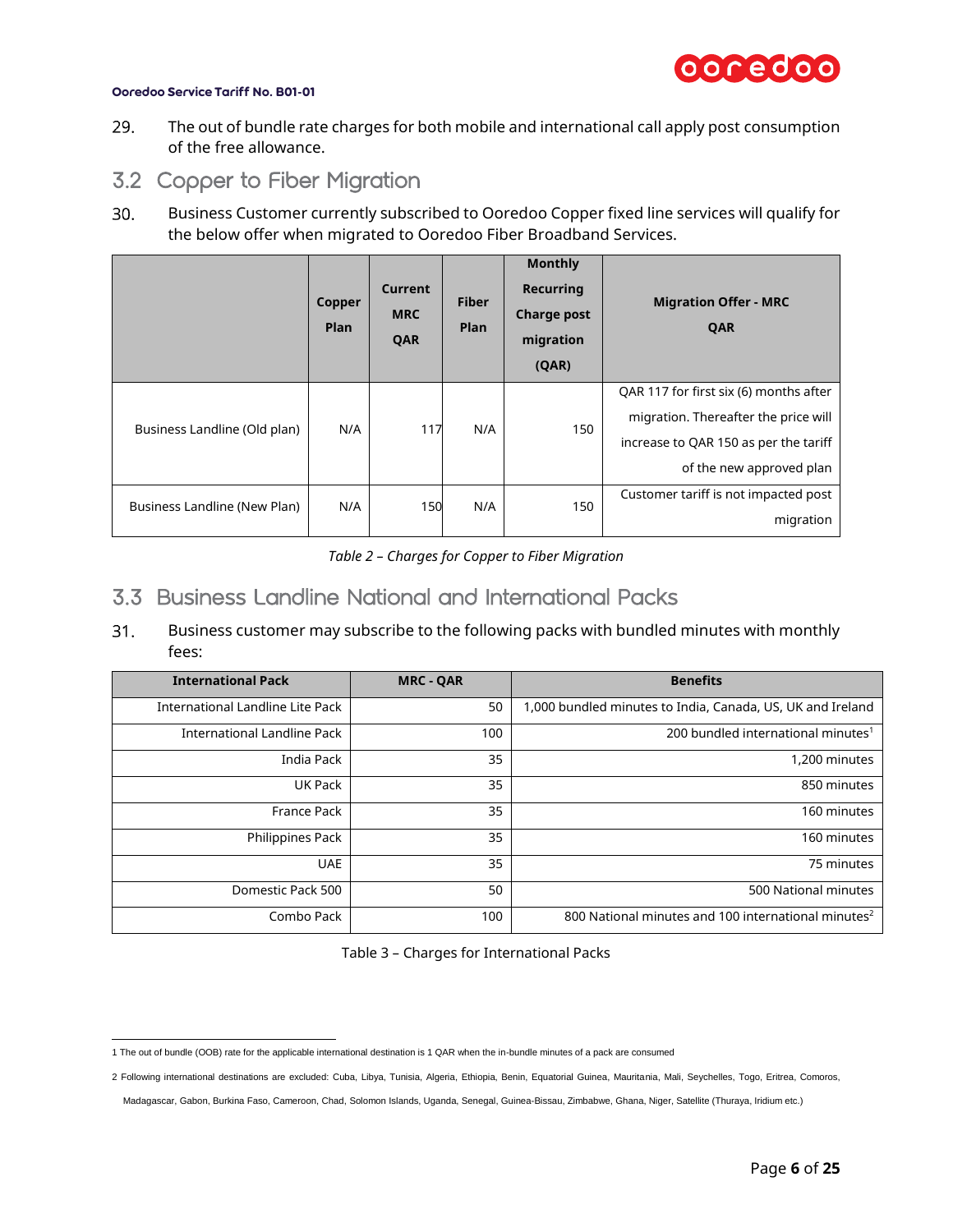

# <span id="page-6-0"></span>ISDN Primary Rate Interface (PRI)

- ISDN PRI consists of up to 30 B-channels and 1 D-channel and may be used for voice and/or  $32.$ data service.
- Charges are included in the table below. 33.

| <b>Number of PRI Channels</b> | <b>Connection Fee - QAR</b> | <b>MRC - QAR</b>    |
|-------------------------------|-----------------------------|---------------------|
| $10$                          | 2,000                       | 1,200               |
| 20                            | 2,000                       | 2,400               |
| $30$                          | $\overline{2,000}$          | 3,600               |
| 40                            | 4,000                       | 4,800               |
| 50                            | 4,000                       | 6,000               |
| 60                            | 4,000                       | 7,200               |
| $70\,$                        | 6,000                       | 8,400               |
| 80                            | 6,000                       | 9,600               |
| 90                            | 6,000                       | 10,800              |
| $100\,$                       | 8,000                       | 12,000              |
| 110                           | 8,000                       | 13,200              |
| 120                           | 8,000                       | 14,400              |
| 130                           | 10,000                      | 15,600              |
| 140                           | 10,000                      | 16,800              |
| 150                           | 10,000                      | 18,000              |
| 160                           | 12,000                      | 19,200              |
| 170                           | 12,000                      | 20,400              |
| 180                           | 12,000                      | 21,600              |
| 190                           | 14,000                      | 22,800              |
| 200                           | 14,000                      | 24,000              |
| 210                           | 14,000                      | 25,200              |
| 220                           | 16,000                      | $\overline{26,400}$ |
| 230                           | 16,000                      | 27,600              |
| 240                           | 16,000                      | 28,800              |
| 250                           | 18,000                      | 30,000              |
| 260                           | 18,000                      | 31,200              |
| 270                           | 18,000                      | 32,400              |
| 280                           | 20,000                      | 33,600              |
| 290                           | 20,000                      | 34,800              |
| 300                           | 20,000                      | 36,000              |

*Table 4 – Charges for ISDN Primary Rate Interface*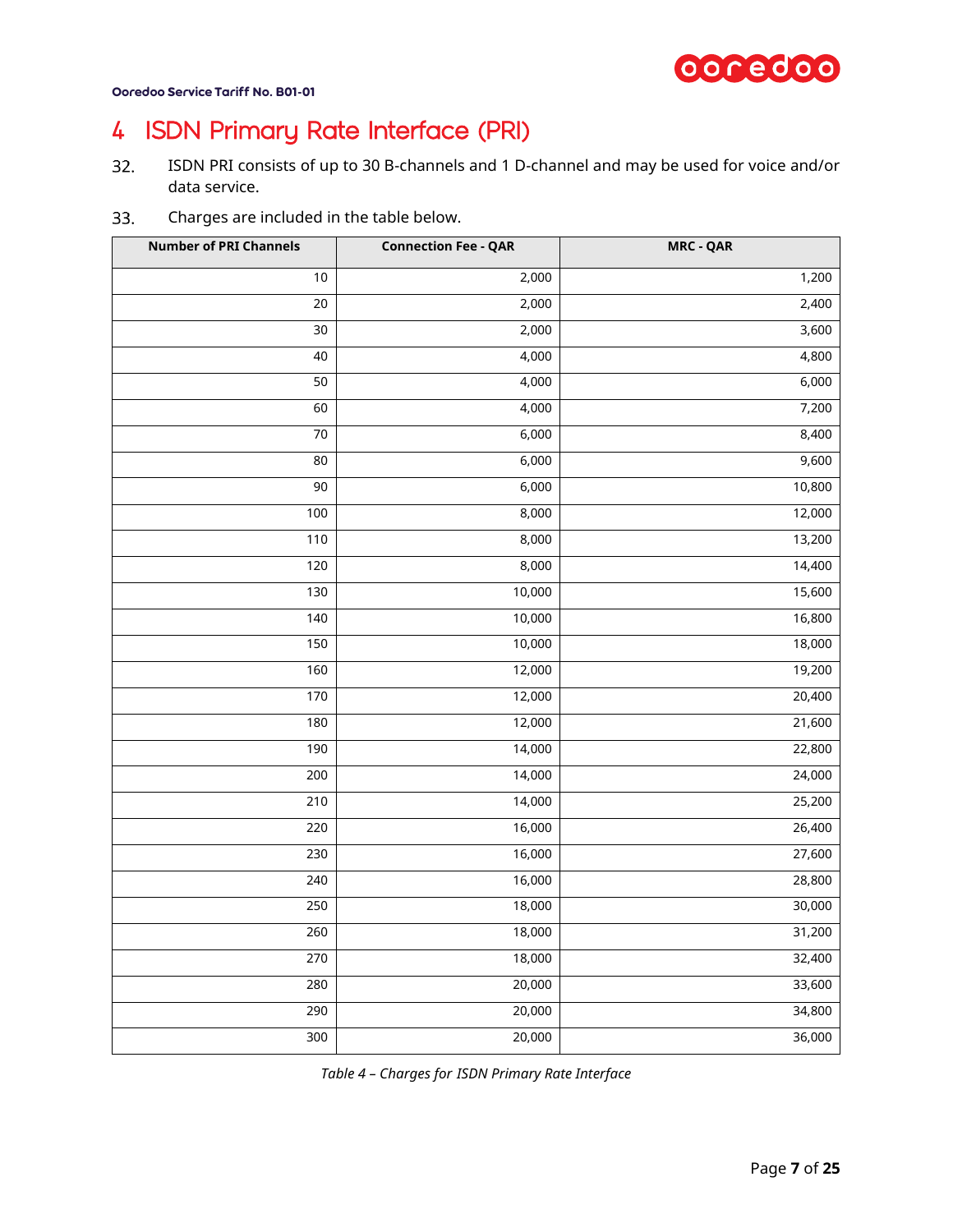

- 34. Effective date of these prices is 16 August 2017.
- $35.$ Plans 300 PRI and above are available to customers. The price structure will be QAR 1200 per 10 channels per month. The connection fee for every block of 30 channels is QAR 2000 including partial block (example, connection of 10 or 20 channels will be fully charged of QAR 2000).
- 36. Prices per 10 channels and more is QAR 120 per channel/month

## <span id="page-7-0"></span>5 Hosted IP Centrex

- $37<sub>1</sub>$ This service is grandfathered and not sold anymore from xx of xx 2019.
- 38. Hosted IP Centrex is designed for enterprise locations requiring all the features of a PBX or key system, except that the features and intelligence reside outside of the Company with Ooredoo.
- 39. Conditions:
- $39.1$ Call rates will apply (as set out in section [11\)](#page-17-1)
- $39.2$ Subscribers will pay for the IP access separately based on the bandwidth required for number of voice trunks.
- 39.3 The IP access tariff is in detail on the CRA approved IP VPN tariff (Reference: B 14-01) on the Ooredoo Regulatory website.
- 39.4 To the extent applicable, terms and conditions for necessary network cabling, equipment room configuration, equipment rental or purchase and applicable maintenance are covered by separate agreement between Subscriber and Ooredoo according to the Subscriber's particular needs.
- 40. Charging for Hosted IP Centrex:

|                          |                  | One-time setup charges - | <b>MRC - QAR</b>                 |
|--------------------------|------------------|--------------------------|----------------------------------|
|                          |                  | QAR                      |                                  |
| <b>Hosted IP Centrex</b> | Site charge      | QAR 3,000 per site       |                                  |
|                          | Extension charge | QAR 50 per extension     | QAR 45 for up to 99 extensions   |
|                          |                  |                          | QAR 40 for 100 to 299 extensions |
|                          |                  |                          | QAR 35 for 300 + extensions      |

*Table 5 – Charges for Hosted IP Centrex*

## <span id="page-7-1"></span>6 Business Collaboration Service

- 41. Business Collaboration Services are Managed IP Telephony service provided from Cisco Hosted Collaboration (CHS) Platform, (next-generation unified communication and collaboration platform). This platform is hosted in Ooredoo Data centers in Qatar. The Business Collaboration Services (BSC) replaces the traditional PBX and allows the subscribers to use cloud-based telephony services instead.
- 42. The service also provides Messaging services that integrate with Ooredoo CHS are provided via Cisco's Unity Connection server, an enterprise-class messaging platform that integrates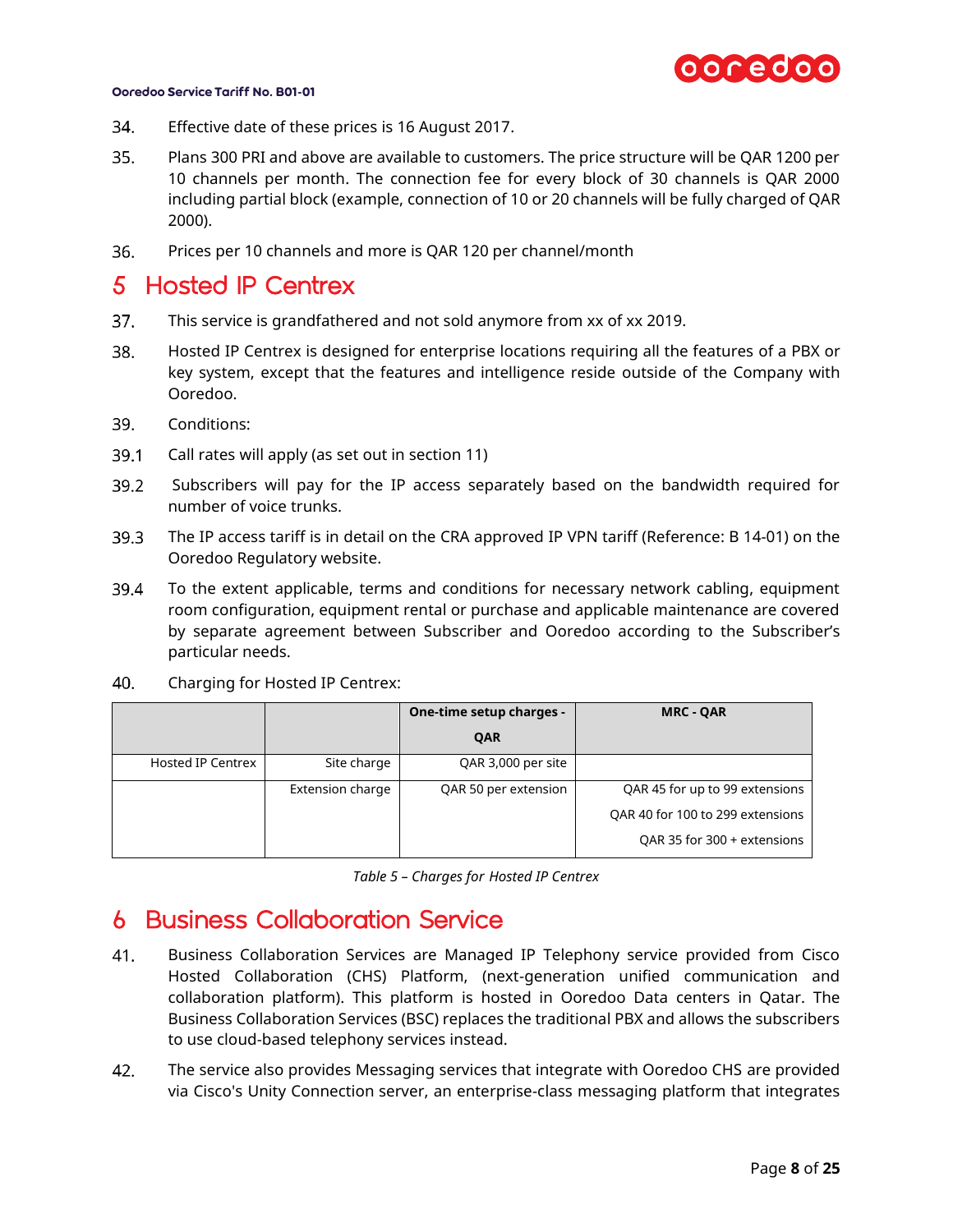

automatic call distribution functions, voicemail boxes, voicemail to email functions, connectivity with Microsoft Exchange and other features.

- 43. There are two service variants, Business Collaboration Solution (BCS) and Business Collaboration Key (BCK).
- <span id="page-8-0"></span>6.1 Business Collaboration Solution (BCS)
- <span id="page-8-1"></span>6.1.1 Description
- 44. This Service provides communication and collaboration primarily **in the office,** this is why **fixed connectivity** between Ooredoo and the customer's site/premises is a prerequisite. To take advantage of the service's rich IP features, office endpoints like desk phones and/or video-conference consoles are necessary.
- 45. This service shall commence from the date of activation of service.
- 46. The minimum service period is 3 months commencing from the date of activation of service.
- <span id="page-8-2"></span>6.1.2 Service Features and Service Profiles
- 47. Available Service Features are:
- $47.1$ IP-Telephony features: includes Call Forwarding, Call Waiting, Call Hold, Speed Dial, Personal Address Book, Caller ID, Conference Calling, Call Transfer, Call Lists (missed, received, placed)
- 47.2 Unified Communications: Voice, video, instant messaging on a single device & across devices
- $47.3$ Unified Messaging: Voice messaging unified to e-mail system
- 47.4 Point to Point video: Video conversation between actual or soft terminals
- 47.5 Mobility: Soft client to access collaboration service on mobile device
- 47.6 Instant Messaging & Presence: Text messaging between users & availability information
- 47.7 Single Number Reach: Enables you to answer your landline on your mobile
- 47.8 Voice (IP) VPN: is an integral part of the solution, enabling connectivity from customer site to Ooredoo HCS platform for the use of desk IP phones.
- 48. Available Service Profiles are:
- 48.1 Premium;
- 48.2 Advanced; and
- 48.3 Standard.
- 49. The subscriber can select any one or two or all 3 of the above Service Profiles for their telephony users, depending on their end–users features needs and business requirements; IP Telephony, Messaging and other features available with each profile is defined below: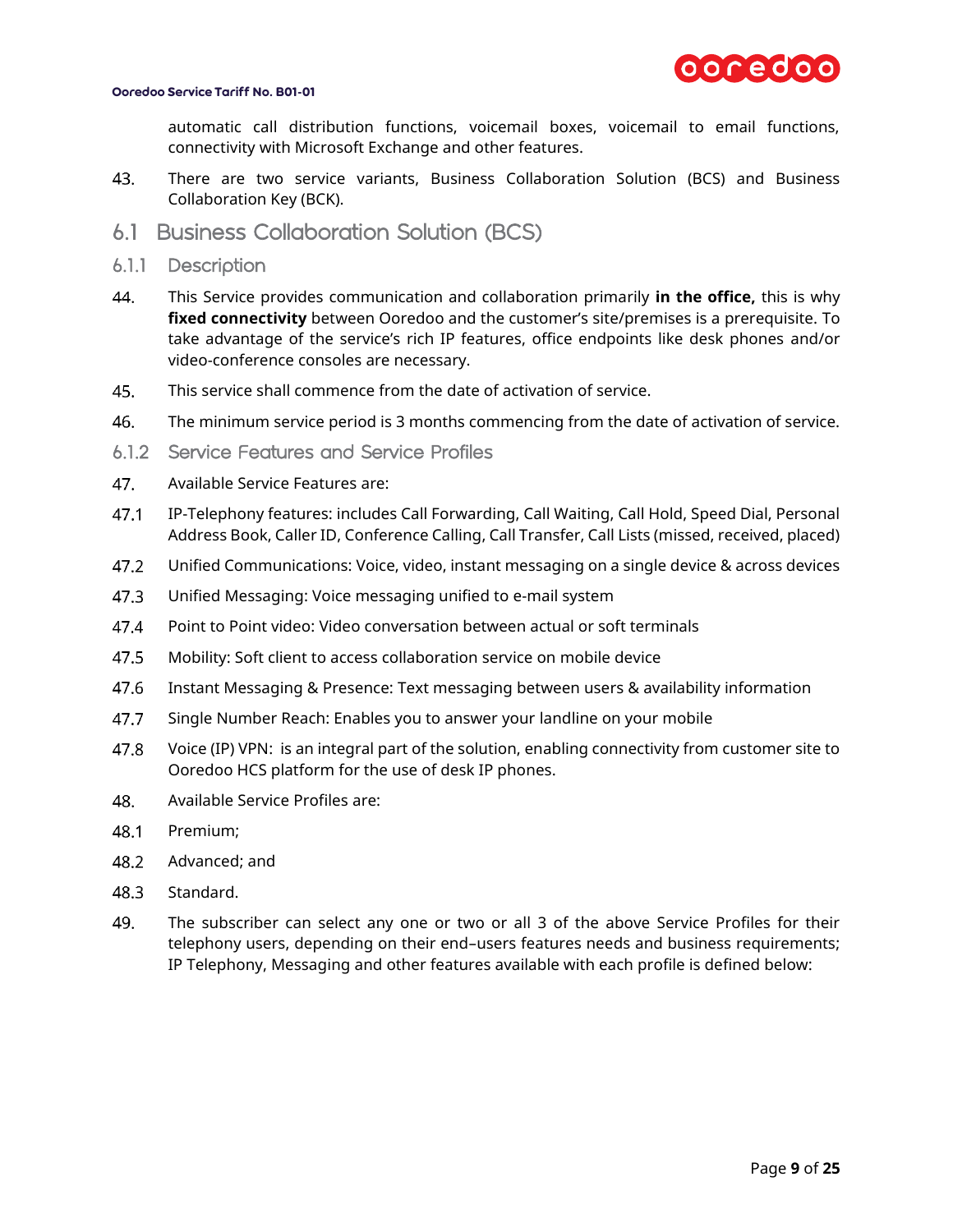

| <b>Features</b> | <b>Maximum</b> | <b>IP</b>        | <b>Unified</b>        | <b>Unified</b>   | <b>Point</b> | <b>Mobility</b> | <b>IM &amp;</b> | Single |
|-----------------|----------------|------------------|-----------------------|------------------|--------------|-----------------|-----------------|--------|
| / Profiles      | <b>Number</b>  | <b>Telephony</b> | <b>Communications</b> | <b>Messaging</b> | to           |                 | <b>Presence</b> | number |
|                 | <b>of</b>      |                  |                       |                  | <b>Point</b> |                 |                 | Reach  |
|                 | <b>Devices</b> |                  |                       |                  | <b>Video</b> |                 |                 |        |
| Premium         | 10             | Yes              | Yes                   | Yes              | <b>Yes</b>   | Yes             | <b>Yes</b>      | Yes    |
| Advanced        | 2              | Yes              | Yes                   | Yes              | <b>Yes</b>   | Yes             | <b>Yes</b>      | Yes    |
| Standard        |                | Yes              |                       | Yes              |              |                 | <b>Yes</b>      | Yes    |



- 49.1 A subscriber may subscribe to one or all 3 from the above Service Profiles above for HCS service;
- 49.2 IP Phones: Customer can also opt to take Cisco IP Phones from Ooredoo (optionally) for their end-users;
- In case, the customer already has the IP Phones available, the customer has to inform the 49.3 Make and the Model of those Phones for Ooredoo to check the compatibility with the BCS platform.
- <span id="page-9-0"></span>6.1.3 Charges Rates for BCS Services
- 50. The following charge rates apply:
- $50.1$ Monthly Recurring Charges

| <b>Profile</b>  | Premium          | Advanced         | <b>Standard</b>  |
|-----------------|------------------|------------------|------------------|
|                 | <b>MRC - QAR</b> | <b>MRC - QAR</b> | <b>MRC - QAR</b> |
| Max devices     | 10 <sup>°</sup>  |                  |                  |
| 1 to 99 Subs    | 100              | 70               | 50               |
| 100 to 299 Subs | 70               | 65               | 60               |
| $>300$ Subs     | 50               | 45               | 40               |

*Table 7 – MRC Charges Rates for BCS Services*

### 50.2 One-off charges

|                               | <b>One-off charges - QAR</b> |
|-------------------------------|------------------------------|
| Set-up fee per Site           | 3,000                        |
| Activation fee per subscriber | 50                           |

*Table 8 – One-off Charges Rates for BCS Services*

### 50.3 Voice VPN Charges:

| <b>Profiles</b>  | <b>Voice VPN bandwidth</b><br><b>MRC - QAR</b> | <b>Number of Employees (OR total</b><br>Telephony users) |
|------------------|------------------------------------------------|----------------------------------------------------------|
| One-time Charges |                                                | <b>QAR 200</b>                                           |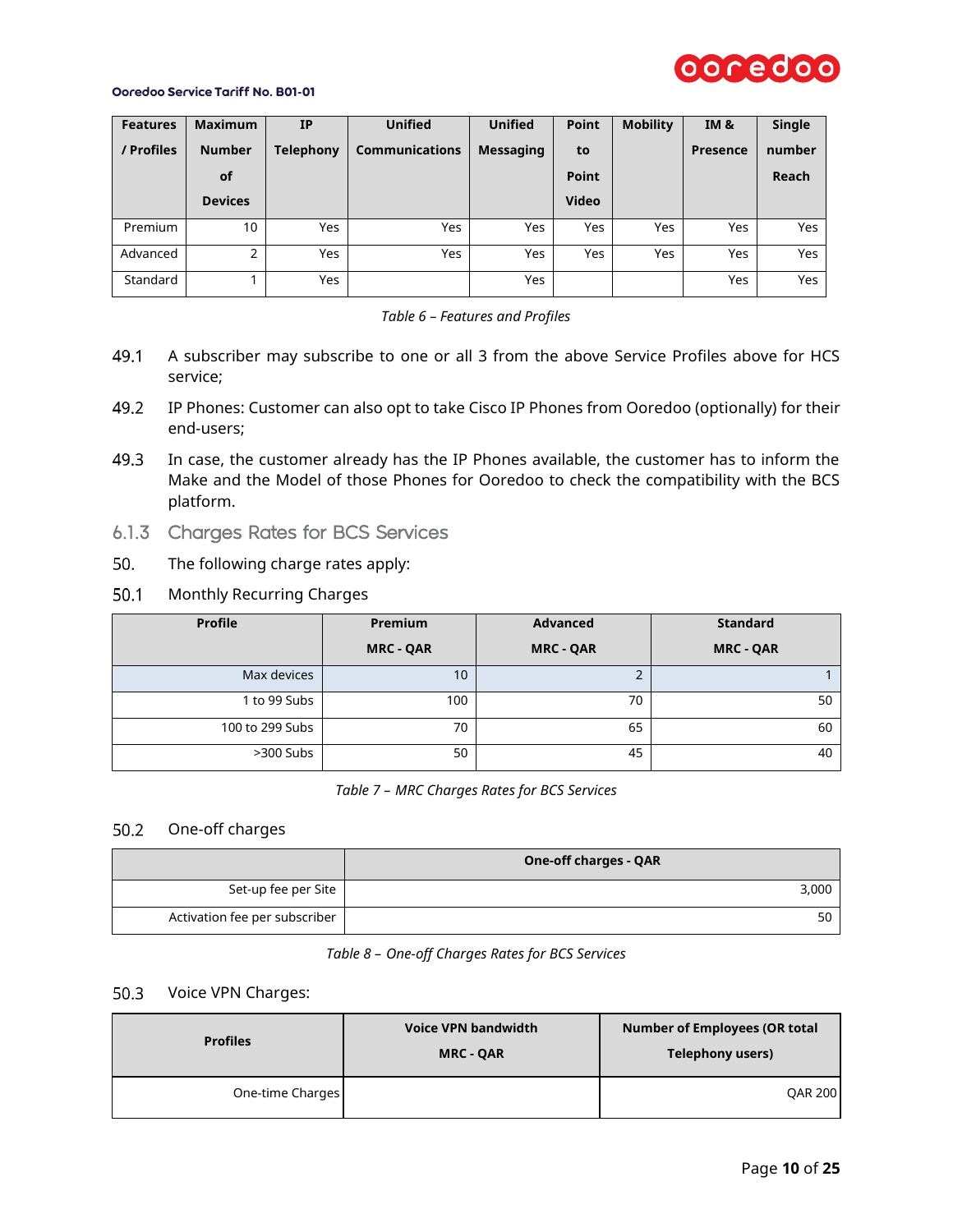

| <b>Profiles</b> | <b>Voice VPN bandwidth</b><br><b>MRC - QAR</b> | <b>Number of Employees (OR total</b><br><b>Telephony users)</b> |
|-----------------|------------------------------------------------|-----------------------------------------------------------------|
| 512 kbps        | 600                                            | Up to 20 users                                                  |
| 1 Mbps          | 900                                            | $21 - 60$                                                       |
| 2 Mbps          | 1,200                                          | 61-120                                                          |
| 4 Mbps          | 2,400                                          | 121-240                                                         |
| 6Mbps           | 3,600                                          | 241-360                                                         |
| 8 Mbps          | 4,800                                          | 361-480                                                         |
| 10 Mbps         | 6,000                                          | 481 - 600                                                       |
| 16 Mbps         | 9,600                                          | $601 - 1,000$                                                   |

|  |  | Table 9 - Voice VPN Charges for BCS Services |  |  |  |
|--|--|----------------------------------------------|--|--|--|
|--|--|----------------------------------------------|--|--|--|

- 51. For more than 1000 users, where Voice VPN bandwidth requirement is more than 16 Mbps, the MPLS VPN Price (B14-01 National IP VPN can be found on [https://www.ooredoo.qa/portal/OoredooQatar/regulatory\)](https://www.ooredoo.qa/portal/OoredooQatar/regulatory) tariff with Platinum CoS can be used.
- $52.$ The monthly charges above apply for single fiber Voice VPN. For redundant fiber used for First Class SLA $3$  the monthly charges will be 1.4 multiples of the above rates.
- 53. Usage charges
- 54. All voice calls and messages generated directly from the End user device using the fixed handset will be charged at the corresponding rate in Section 11.
- 55. All calls generated via a mobile handset, from a Business Group Mobile subscription (provided in some variants) will be charged at the corresponding Business Mobile Services tariff charge rates (as documented in Ooredoo Service Tariff B03-01).
- <span id="page-10-0"></span>6.2 Business Collaboration Key (BCK)
- <span id="page-10-1"></span>6.2.1 Description

 $\overline{a}$ 

- 56. This service is mainly targeting smaller companies with high mobility.
- 57. This is why customers can use all the communication / collaboration features through their mobile device and dedicated office VPN connectivity is optional.
- <span id="page-10-2"></span>6.2.2 Service Features and Service Profiles
- 58. Available Service Features are:
- 58.1 Unified Communications: Voice, video, instant messaging on a single device & across devices
- 58.2 Unified Messaging: Voice messaging unified to e-mail system

<sup>&</sup>lt;sup>3</sup> For further information on the SLA's for this service, refer to the section 17 below.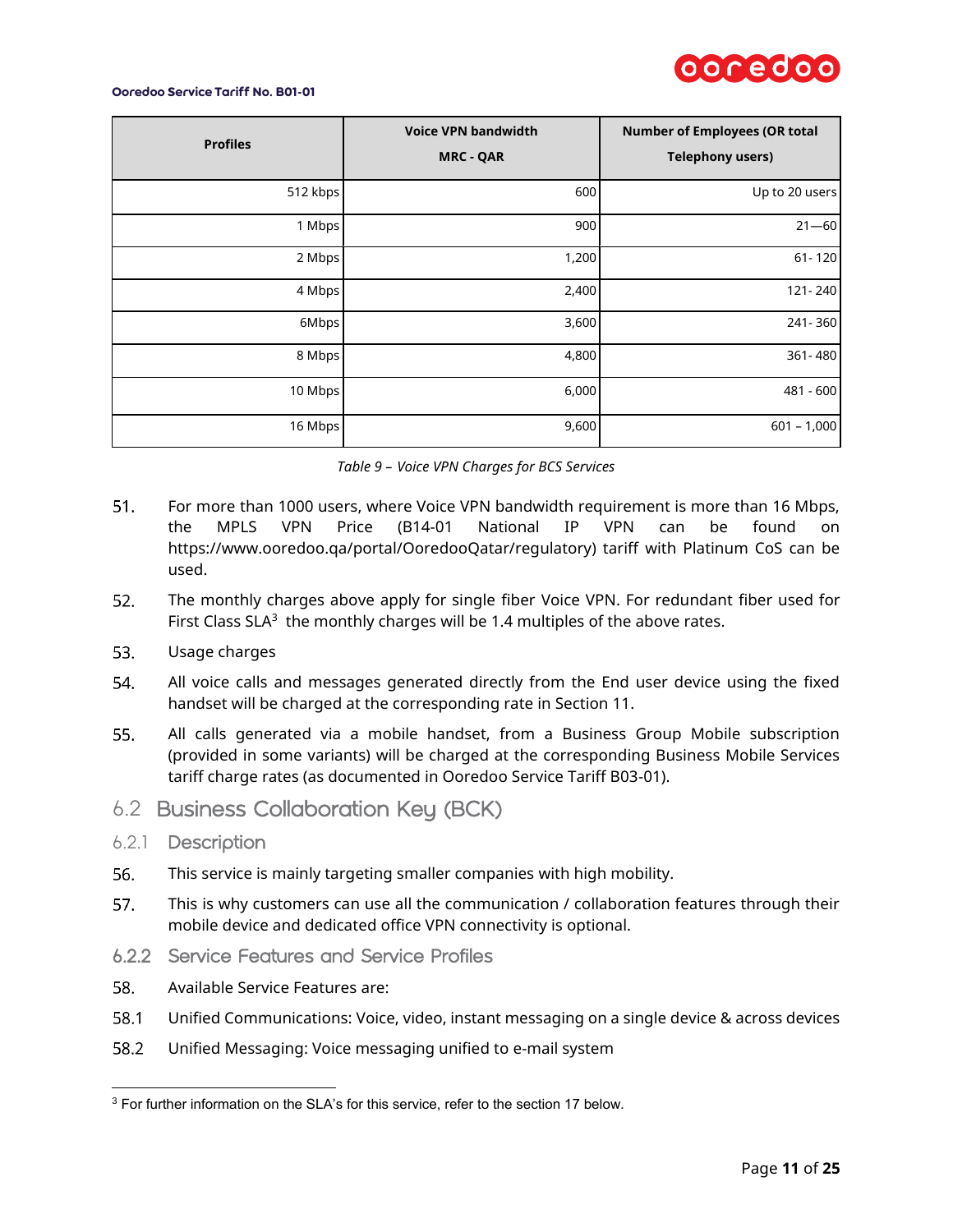

- 58.3 Point to Point video: Video conversation between actual or soft terminals
- 58.4 Mobility: Soft client to access collaboration service on mobile device
- 58.5 Instant Messaging & Presence: Text messaging between users & availability information
- 59. Only one service profile is available in order to minimize complexity
- 60. For BCK Service, below is the minimum order requirement
- $60.1$ Minimum 2 users
- $60.2$ Maximum 30 users
- <span id="page-11-0"></span>6.2.3 Charges Rates for BCK Services
- 61. The following charge rates apply:

| <b>Service</b>                | One-off - QAR |
|-------------------------------|---------------|
| Set-up fee per Site           |               |
| Activation fee per subscriber | 70            |

*Table 10 – Charges Rates for BCK Services*

- 62. Usage charges as per the current Fixed Line tariff.
- 63. Usages charges as per the current B03-01 Business Mobile Services.
- <span id="page-11-1"></span>6.3 Service Level Agreement for Hosted Collaboration Service (HCS)
- 64. Ooredoo offers SLA as set out below to identify and define Service and support levels provided by Ooredoo to the Subscriber of Hosted Collaboration Service ("Service")
- 65. If the Subscriber qualifies for the SLA it may be incorporated into and shall form part of the Service Agreement for the supply of the Service by Ooredoo to the Subscriber pursuant to the terms of the Service Agreement.
- 66. Service Level Agreement:
- 66.1 Access Circuits and Wide Area network connectivity required for the Service must be provided and maintained by Ooredoo. This SLA does not apply if Access Circuits are provided by Customer itself or by a third party.
- 66.2 Ooredoo records of network performance data shall be the basis for all SLA calculations and determinations.
- 67. Definitions:
- $67.1$ Demarcation (or Service Access) Point: The Demarcation Point, or Service Access Pont is defined as where Ooredoo SLA responsibility ends and customer responsibility begins, and is identified specifically per site in the site survey design. Ooredoo demarcation point for Hosted Collaboration Service services will be till Ooredoo CPE that will be placed at customer site.
- $67.2$ Mean Time to Restore (MTTR) Service Commitment - is the average time to restore the service after reporting an incident; this time includes the time to diagnose and locate the fault. The MTTR is measured from time when a Fault Ticket has been logged by OOREDOO Customer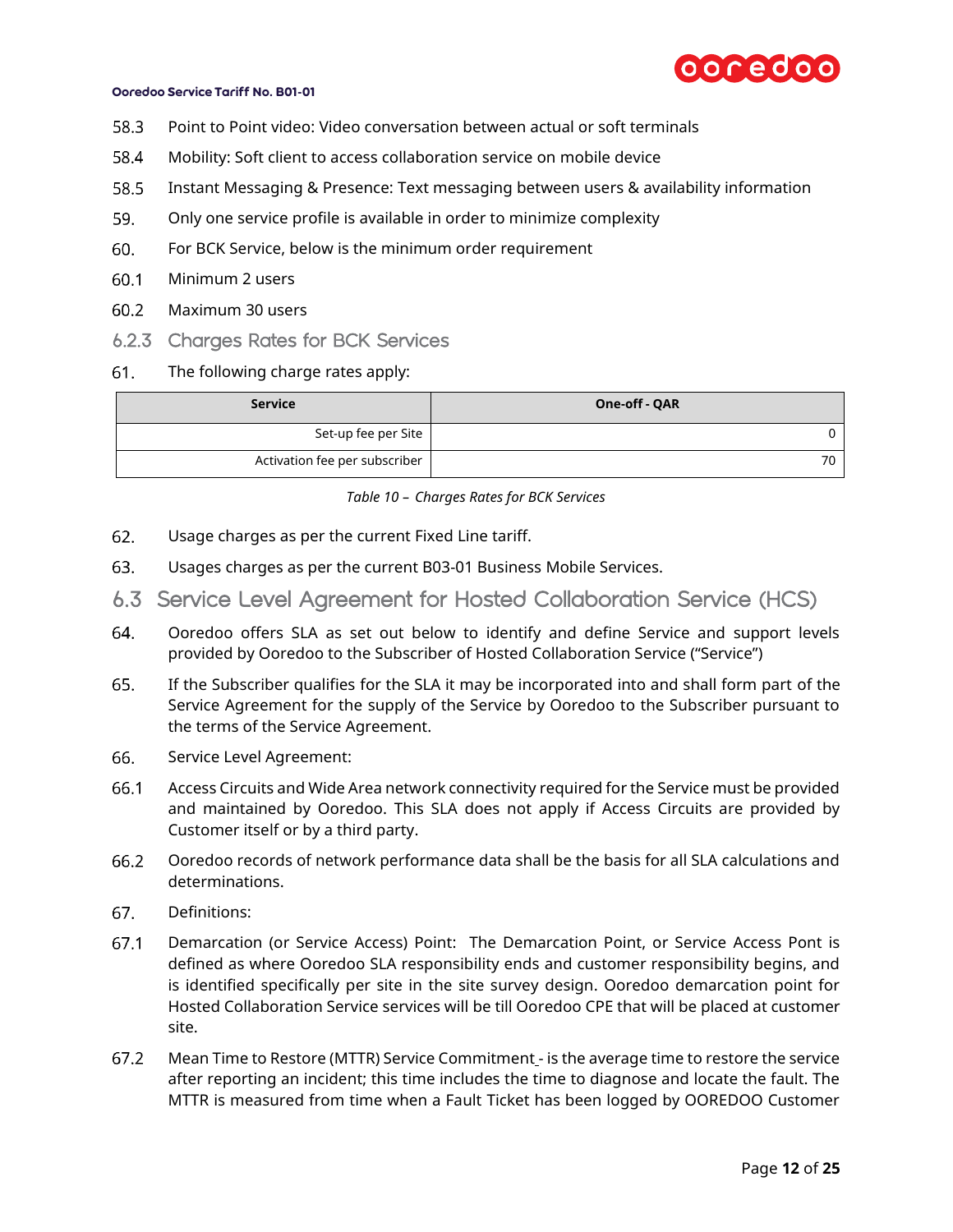

Services and to the Fault Ticket has been resolved, which is the time when the Service has been restored and is operational.

- 67.3 Response Time Commitment - is defined as the time taken for the OOREDOO support team to acknowledge the Incident trouble ticket within the response timescales defined in the SLA matrix. This acknowledgement will confirm receipt of the ticket, its Severity and indicate that diagnosis has commenced.
- 67.4 End to End Client Network Availability - Service Unavailability shall mean a failure resulting in Customer being unable to connect to the OOREDOO Network from Customer's location. Service Unavailability shall not include failure as a result of OOREDOO Network planned/scheduled maintenance, other planned outages, packet loss, problems with Customer's applications, equipment or facilities, acts or omissions of Customer, any use or user of the service authorized by Customer, or Force Majeure.
- $67.5$ Service Restoration Commitment - Service Restoration (SR) Commitment is the commitment from OOREDOO for the restoration of the service in the event of a fault. It is defined in terms of Response Time and Mean Time to Restore Service (MTTR). Service Restoration can include the provision of a Workaround.
- 67.6 Severity Priority 1 (P1) - Major Service affecting - Is an Incident when a Customer Site experiences a total loss of Service. If no correction is immediately available but a Workaround is created, the P1 Incident will be closed and a P2 Incident will be opened. The object is to neutralize a P1 Incident as soon as possible.
- 67.7 Severity Priority 2 (P2) – Partial Service Affecting - Is an Incident that results in a partial service degradation of performance or a loss of resilience or redundancy of the Site but which does not result in a total loss of Service.
- 68. Scheduled Maintenance:
- Scheduled maintenance and upgrade by Ooredoo on their network will necessarily 68.1 occasionally cause downtime periods that may affect the Service provided to the Customer. During these periods, service is not guaranteed.
- 68.2 In addition, there will be rare occasions when planned maintenance may need to be undertaken outside of these times. In these instances, the customer will be advised 48 hours in advance of any planned outage which is likely to affect the Customer's Services, and if necessary a workaround will be put in place to ensure the uninterrupted continuation of the Customer's business. Notice of such maintenance will be provided to the customer by a method elected by Ooredoo (telephone, e-mail or fax).
- 69. End to End Client Network Availability
- 69.1 Service Unavailability shall mean a failure resulting in Customer being unable to connect to the Ooredoo network from the Ooredoo CPE located at Customer's location. Service Unavailability shall not include failure as a result of Ooredoo Network planned/scheduled maintenance, other planned outages, packet loss, problems with Customer's applications, equipment or facilities, acts or omissions of Customer, any use or user of the service authorized by Customer, Force Majeure.
- 69.2 HCS Standard: It is an HCS service delivered over a single last Mile
- 69.3 HCS Premium: It is an HCS service with redundant last Mile.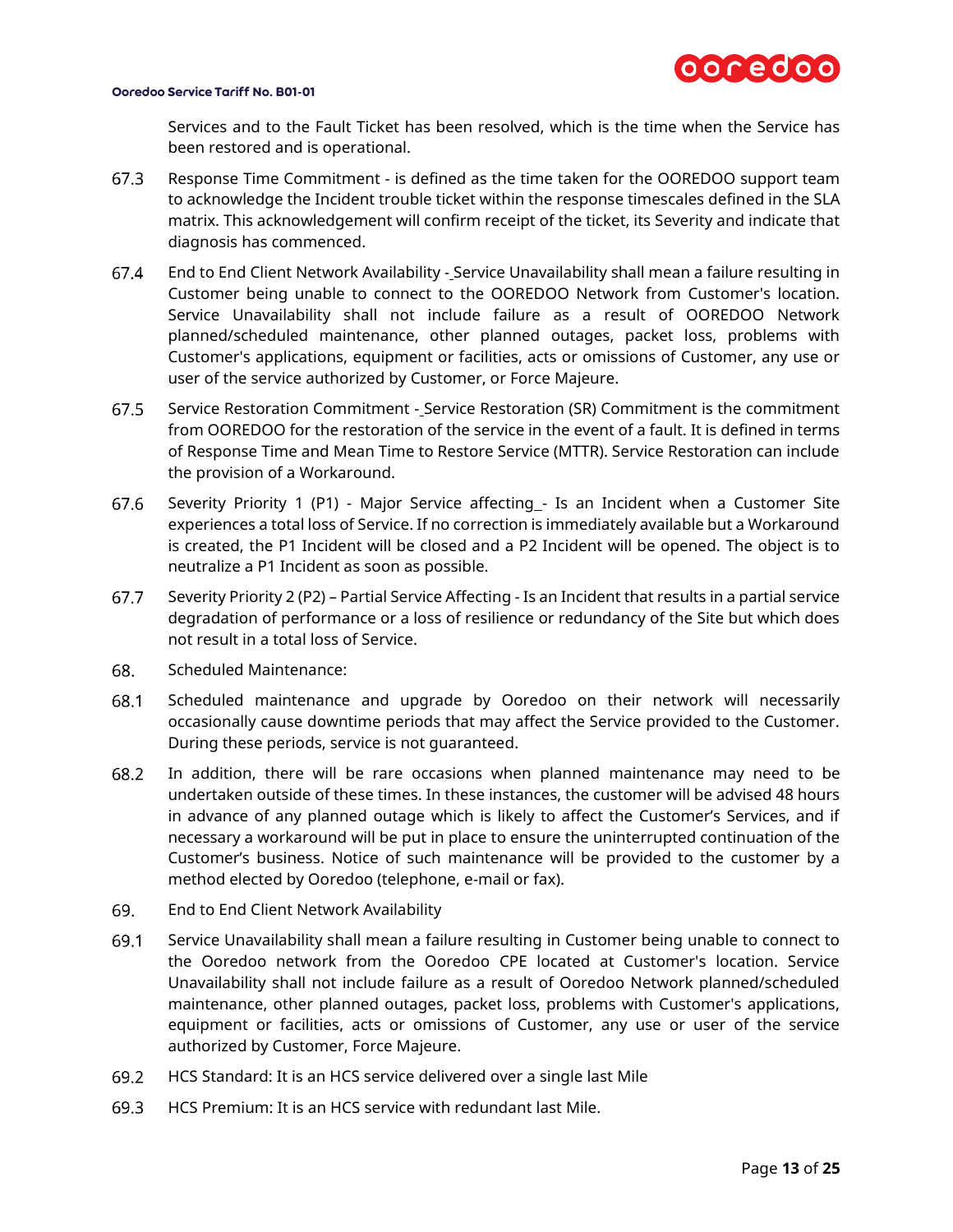

- $70.$ Subject to feasibility, a subscriber may choose a redundancy with diversity service which duplicate the last mile access from two network points on the Ooredoo network. Redundancy is ensured by providing two fibers with diversity by ensuring that both the fibers do not share same trench.
- $71.$ The Subscriber must provide an additional duct from the subscriber premise to the outside boundary wall of the site and all necessary links from inside the premise to the outside boundary wall.

| <b>Service</b>             | <b>SLA Parameter</b>                              |                     | <b>Applicability</b>                    |
|----------------------------|---------------------------------------------------|---------------------|-----------------------------------------|
| <b>Domain</b>              |                                                   | <b>HCS Standard</b> | <b>HCS Premium</b><br>(First Class SLA) |
| Availability               | End to End Client Network Availability            | 99.0%               | 99.5%                                   |
| Incident Management        | Average Response Time - All Faults                | 8 hours             | 2 hours                                 |
| <b>Incident Management</b> | Average MTTR - P1 Incidents (within city limits)  | 10 hours            | 6 hours                                 |
| <b>Incident Management</b> | Average MTTR - P1 Incidents (outside city limits) | 24 hours            | 12 hours                                |
| <b>Incident Management</b> | Average MTTR - P2 Incidents                       | 48 hours            | 24 hours                                |



- $72.$ Any problem/outage arises in the Local Area Network of customer; (e.g. switches configuration or hardware malfunction, Cabling damage or other Passive infrastructure); resulting in the Service outage will not be applicable or counted towards Ooredoo HCS SLA commitment.
- 73. Service Availability Guarantee:
- $73.1$ Ooredoo guarantees Service Availability uptime as per the appropriate SLA Matrix Table defined above. The service will be considered unavailable in the event of any unscheduled service outage on the OOREDOO network due to the transmission or equipment failure causing cent percent (100%) blocking of movements of packets ahead of the customer link and will be calculated on the monthly basis.
- $73.2$ Service Availability is calculated using the following formula:

((Hours in a day x Days in a month) – Schedule Maintenance - Unavailability) x 100 ((Hours in a day x Days in a mont) – Schedule Maintenance)

- $73.3$ Scheduled Maintenance and Unavailability are measured in hours during the month involved.
- 73.4 Unavailability of Hosted Collaboration Service is when the customer is not able to access Ooredoo network from Ooredoo provided CPE.
- 73.5 If customer opt SLA for multi locations scenario, the committed availability shall be determined for overall network. The availability shall be sum of bandwidth weight and respective availability across all legs.
- 73.6 Service Unavailability will not include any unavailability resulting from:
	- (a) Schedule Maintenance of OOREDOO Network;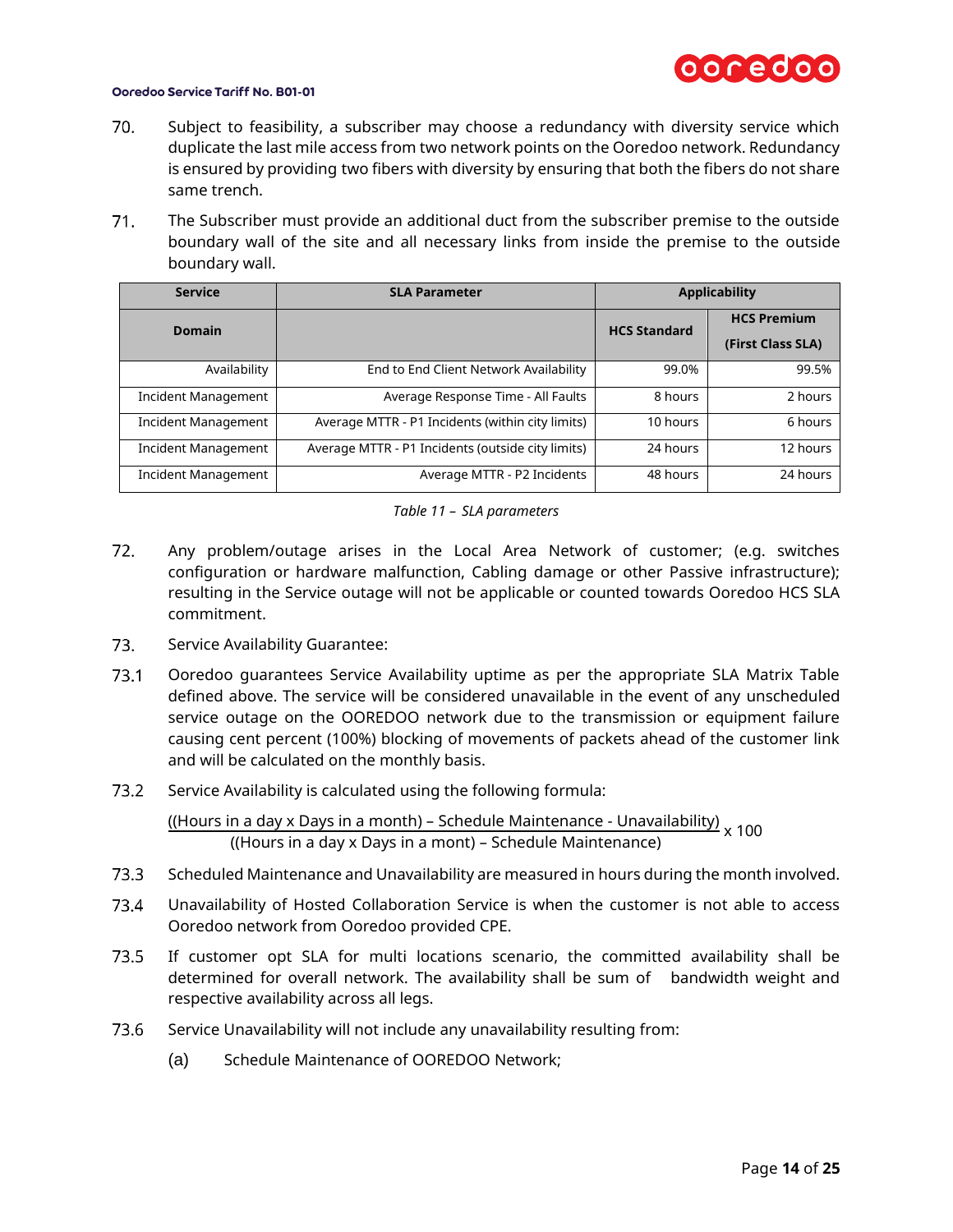

- (b) An interruption during any period when the Customer elects not to release the service for testing or repair and continues to use the Service on an impaired basis;
- (c) Interruptions during any period when the customer has not released the service to OOREDOO for maintenance or for implementation;
- (d) Acts or omissions of Customer (including the provision of inaccurate information knowingly or unknowingly), or any use or user of the service authorized by Customer or Customer caused outages or disruptions;
- (e) Interconnections to or from and connectivity that is considered unauthorized as per the present or future telecommunication guidelines; or
- (f) Disconnection/s due to non-payment of OOREDOO's dues; or
- (g) Reasons of Force Majeure.
- 73.7 Applicable Site hours of operation, excluding scheduled downtime, are measured monthly. A trouble ticket created in one month and closed in a subsequent month shall be included in the measurement for such later month. Ooredoo will track the time between report of trouble and restoration of service to determine availability.
- 74. Escalation Process
- 74.1 Should it not be possible to restore the service within the target commitments, the status will be escalated by the Ooredoo Technical Assistance Centre at more senior level within Ooredoo, who may allocate more technical resource as required to restore service. The customer will be advised as soon possible where Ooredoo technical staff consider that the service cannot be restored in the committed timeframe.
- 74.2 Corporate Help Desk: Ooredoo operates a Corporate Help Desk, which is the corporate customers dedicated point of contact when dealing with technical problem related to Hosted Collaboration Service covered by this SLA. The Corporate Held Desk is available 24x7x365, though depending on grade of SLA. Corporate Help Desk Toll free number: 8008000

## <span id="page-14-0"></span>7 SIP Trunking

- 75. These lines are for use with the Hosted IP Centrex service above.
- 76. Available services are:
- 76.1 SIP Trunking Standard (SIP T Standard): a link which provides a single linear path to the customer location. In the event of failure of this path the customer loses connectivity and faces downtime.
- 76.2 SIP Trunking Premium (SIP T Premium): provides two redundant and diverse paths to the customer's location via the fixed access network. In the event of failure on one of the paths the other begins operation providing seamless connectivity and increased uptime. By opting for a SIP-Trunking Premium link, the customer does not have to invest in building diversity and redundancy themselves.
- $77.$ Please see below for SIP Trunking Standard and SIP-Trunking Premium pricing. The base tariff including the number of channels, installation charges and Standard Monthly rental.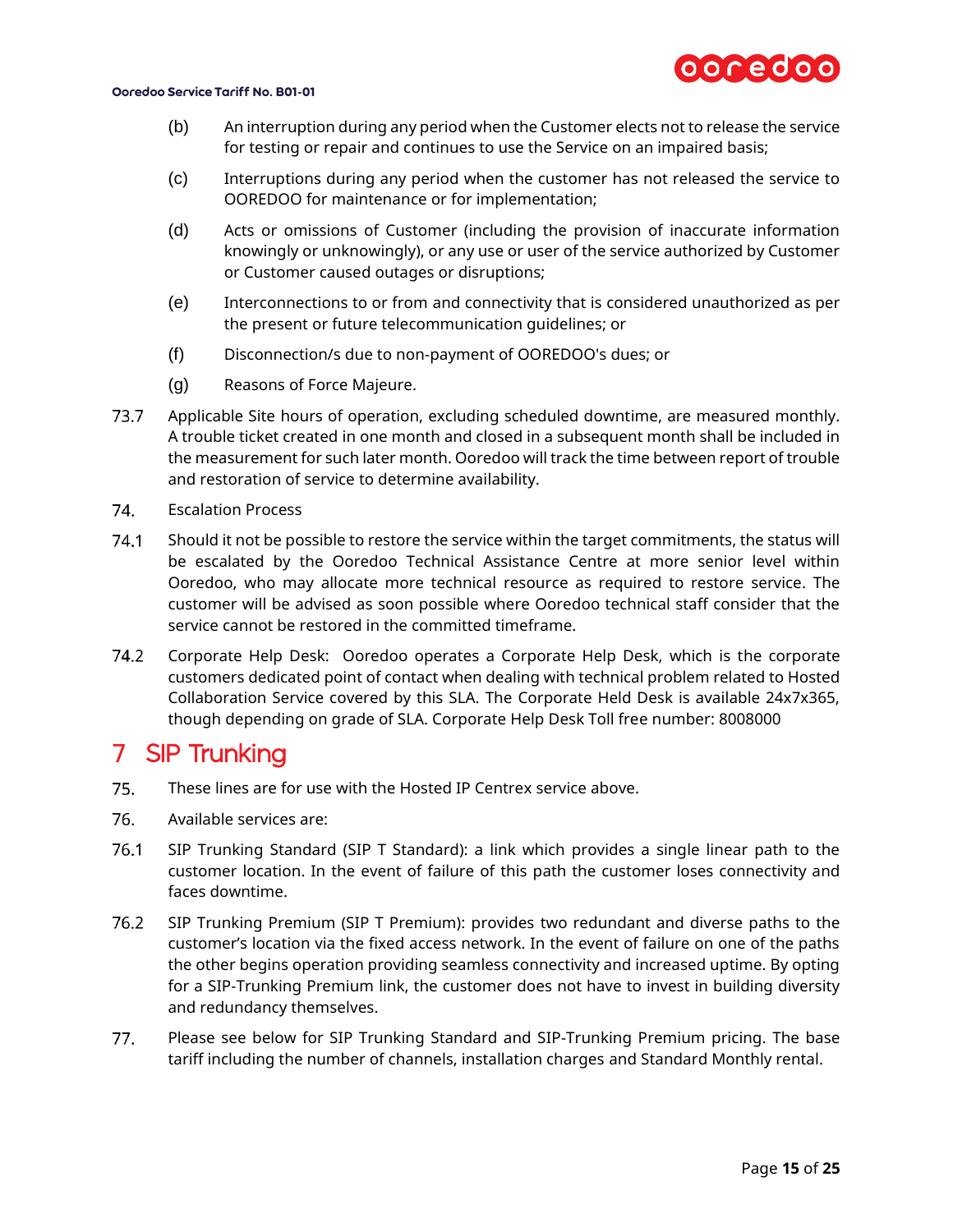

| <b>No. of Channels</b> | <b>Connection Fee - QAR</b> | <b>SIP-T Standard</b> | <b>SIP-T Premium</b> |
|------------------------|-----------------------------|-----------------------|----------------------|
|                        |                             | <b>MRC - QAR</b>      | <b>MRC - QAR</b>     |
| 10                     | 2,000                       | 1,050                 | 1,470                |
| 20                     | 2,000                       | 1,860                 | 2,604                |
| 30                     | 2,000                       | 2,450                 | 3,430                |
| 40                     | 4,000                       | 3,500                 | 4,900                |
| 50                     | 4,000                       | 4,310                 | 6,034                |
| 60                     | 4,000                       | 4,900                 | 6,860                |
| 70                     | 6,000                       | 5,950                 | 8,330                |
| 80                     | 6,000                       | 6,760                 | 9,464                |
| 90                     | 6,000                       | 7,350                 | 10,290               |
| 100                    | 8,000                       | 8,400                 | 11,760               |
| 110                    | 8,000                       | 9,210                 | 12,894               |
| 120                    | 8,000                       | 9,800                 | 13,720               |
| 130                    | 10,000                      | 10,850                | 15,190               |
| 140                    | 10,000                      | 11,660                | 16,324               |
| 150                    | 10,000                      | 12,250                | 17,150               |
| 160                    | 12,000                      | 13,300                | 18,620               |
| 170                    | 12,000                      | 14,110                | 19,754               |
| 180                    | 12,000                      | 14,700                | 20,850               |
| 190                    | 14,000                      | 15,750                | 22,050               |
| 200                    | 14,000                      | 16,560                | 23,184               |
| 210                    | 14,000                      | 17,150                | 24,010               |
| 220                    | 16,000                      | 18,200                | 25,480               |
| 230                    | 16,000                      | 19,010                | 26,614               |
| 240                    | 16,000                      | 19,600                | 27,440               |
| 250                    | 18,000                      | 20,650                | 28,910               |
| 260                    | 18,000                      | 21,460                | 30,044               |
| 270                    | 18,000                      | 22,050                | 30,870               |
| 280                    | 20,000                      | 23,100                | 32,340               |
| 290                    | 20,000                      | 23,910                | 33,474               |
| 300                    | 20,000                      | 24,500                | 34,300               |

*Table 12 – Charges for SIP Trunking Standard and SIP-Trunking Premium*

78. Call rates will apply (as set out in section [11\)](#page-17-1).

## <span id="page-15-0"></span>Voice only IP Telephony Line

Charges for Voice only IP Telephony Line, without Redundancy (Required with BCS Service, 79. optional for BCK) are below: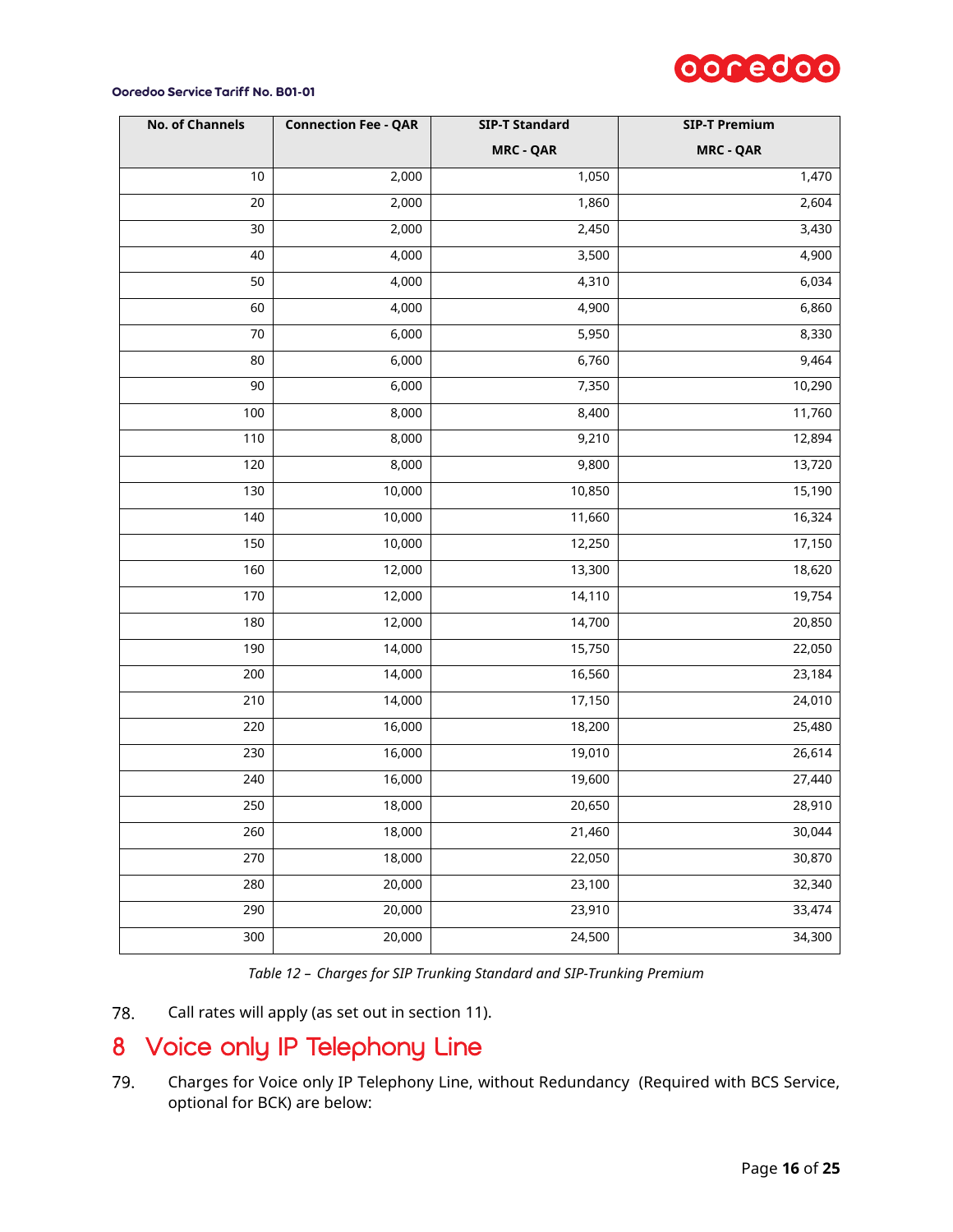

| <b>Profiles</b> | One Time charge (per site) | <b>MRC</b> (per site) |
|-----------------|----------------------------|-----------------------|
| <b>Mbps</b>     | QAR                        | QAR                   |
| 0.512           | 200                        | 600                   |
| 1               | 200                        | 900                   |
| 2 to 15         | 200                        | 1200 per 2Mbps        |
| 16              | 200                        | 9,600                 |
| 24              | 200                        | 13,938                |
| 32              | 200                        | 15,813                |
| 50              | 200                        | 19,563                |
| 100             | 200                        | 25,813                |
| 200             | 200                        | 30,000                |
| 500             | 200                        | 42,194                |
| 1,024           | 200                        | 53,075                |

*Table 13 – Charges for Voice only IP Telephony Line without redundancy*

80. Charges for Voice only IP Telephony Line, Tariff-Voice VPN with Redundancy (Required with BCS Service, optional for BCK) will be 40% in addition to the charges above. One Time Charges per site is QAR 200.

## <span id="page-16-0"></span>9 Charges for optional Value-Added Services for DEL/ ISDN PRI/ SIP-T

| <b>Optional Value-Added Services</b>             | One-time setup charges | <b>MRC</b>  |
|--------------------------------------------------|------------------------|-------------|
|                                                  | QAR                    | QAR         |
| <b>International Call Barring</b>                | 50                     | 8           |
| Call Waiting                                     | 50                     | 8           |
| Call Forwarding                                  | 50                     | 25          |
| Conference call                                  | 50                     | 8           |
| Caller ID                                        | 50                     | 15          |
| Hotline / pilot number                           | 180                    | 90          |
| Follow me                                        | 50                     | 25          |
| Change Number Interception                       | $\mathbf 0$            | 25          |
| Outgoing Call Barred (OCB)                       | 50                     | $\mathbf 0$ |
| Incoming Call Barred (ICB)                       | 50                     | $\mathbf 0$ |
| <b>Hunting Facility</b>                          | 50                     | 8           |
| <b>Customer Controlled International Barring</b> | 50                     | 8           |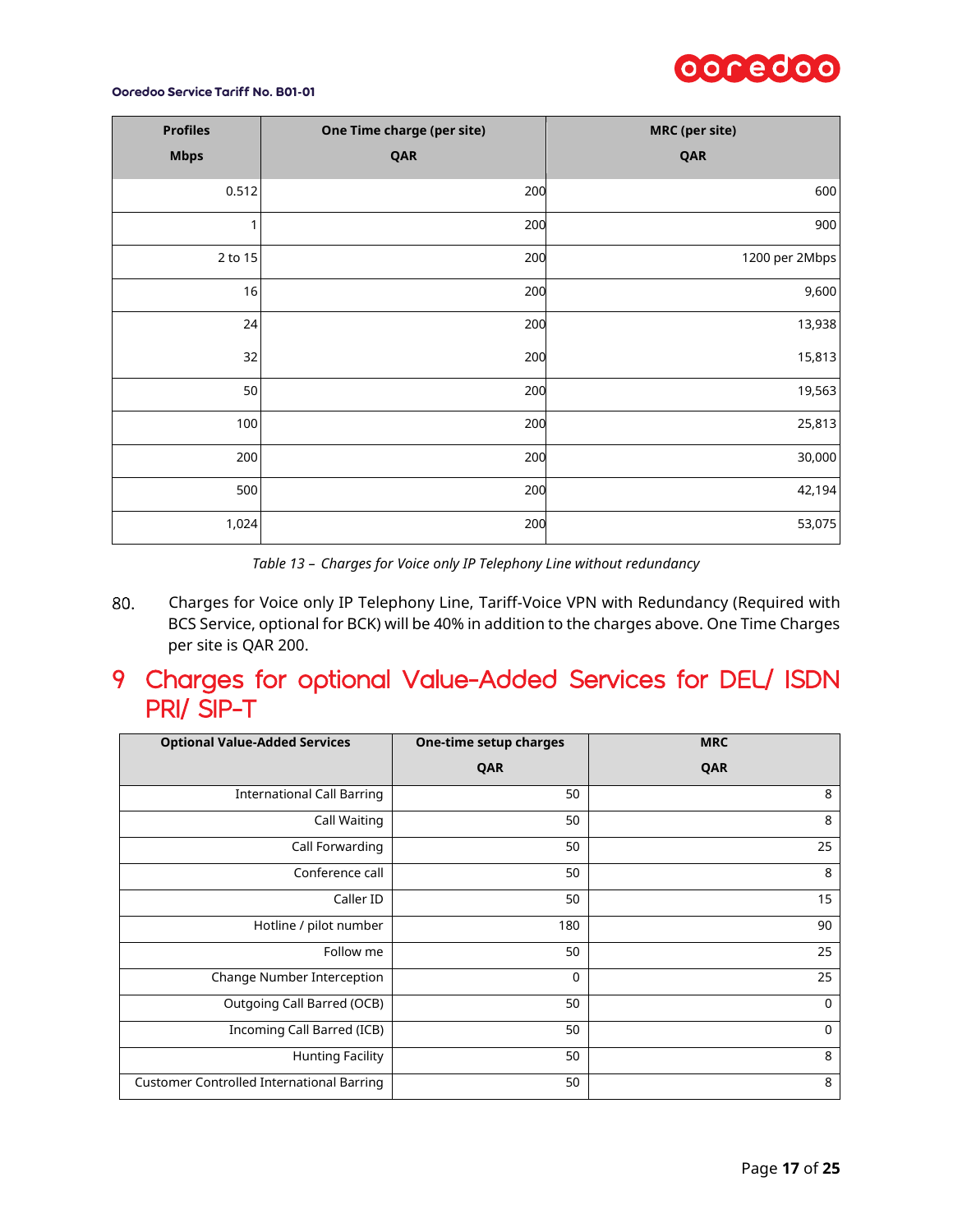

*Table 14 – Charges for optional Value-Added Services for DEL/ ISDN PRI/ SIP-T*

## <span id="page-17-0"></span>10 Temporary Landline Services

81. A Subscriber can request any landline service temporarily and will be charged for a minimum of 3 months service.

## <span id="page-17-1"></span>11 Call Charges

- <span id="page-17-2"></span>11.1 National calls
- 82. Local call charges are set out below:

| <b>Service</b>                            | Peak Rate per minute - QAR | Off-Peak Rate per minute - QAR |
|-------------------------------------------|----------------------------|--------------------------------|
| Calls to landline telephones within Qatar | No charge                  | No charge                      |
| Calls to Mobile phones                    | 0.45                       | 0.30                           |

| Table 15 - Charges for Local Calls |  |  |  |
|------------------------------------|--|--|--|
|------------------------------------|--|--|--|

<span id="page-17-4"></span>83. The peak rate for national calls applies from 6am to 11pm, and off-peak rate for national calls apply from 11pm to 6am.

### <span id="page-17-3"></span>11.2 Other national calling services

#### 84. Other charges are set out below:

| <b>Service</b>                       | <b>Dialing Pattern</b> | <b>Charge per minute</b> |
|--------------------------------------|------------------------|--------------------------|
|                                      |                        | QAR                      |
| <b>Domestic Toll-free</b>            | 800 xxxx               | No charge                |
| Audio text                           | 9001xxx, 9002xxx       | $0 - 500$                |
| Directory Inquiry                    | 180                    | No charge                |
| <b>International Call Barring</b>    | 150                    | No charge                |
| Call Centre                          | 111                    | No charge                |
| Telegram                             | 130                    | No charge                |
| 'Telegram by Phone'                  | 131                    | No charge                |
| Speaking Clock - Arabic              | 141                    | No charge                |
| Speaking Clock - English             | 140                    | No charge                |
| <b>Emergency Services</b>            | 999                    | No charge                |
| Kahramaa Emergency Services          | 991                    | No charge                |
| Worldwide Emergency Services         | 112                    | No charge                |
| Ooredoo Call Center                  | 910                    | No charge                |
| Emergency Service for the deaf (MOI) | 992                    | No charge                |
| Coast Guard Emergency Services       | 996                    | No charge                |
| <b>Fire Emergency Services</b>       | 997                    | No charge                |

<span id="page-17-5"></span>*Table 16 – Charges for Other Calls*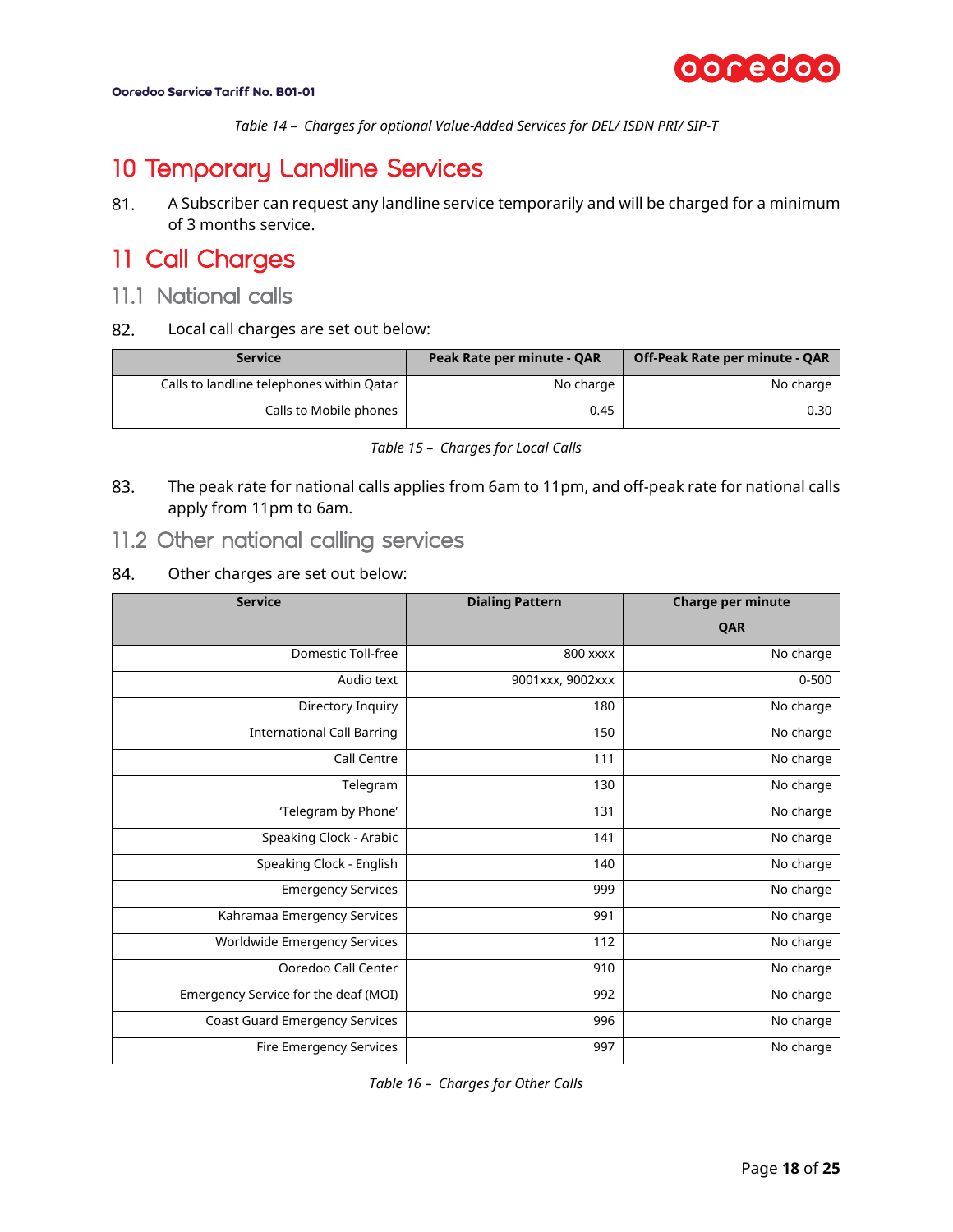

### <span id="page-18-0"></span>11.3 International calls

### 85. Countries included within each zone are set out below:

| Zone                | <b>Country/Platform Destination</b>                                                                  |
|---------------------|------------------------------------------------------------------------------------------------------|
| GCC                 | Bahrain, Kuwait, Oman, Saudi Arabia, United Arab Emirates                                            |
| <b>MENA</b>         | Algeria, Djibouti, Egypt, Iraq, Israel, Jordan, Lebanon, Libya, Mauritania, Morocco, Palestine,      |
|                     | Somalia, Sudan, Syria, Tunisia, Yemen                                                                |
| Africa & Rest of    | Angola, Benin, Botswana, Burkina Faso, Burundi, Cameroon, Cape Verde, Central African Republic,      |
| World               | Chad, Comoros, Congo, Congo-Zaire, Equatorial Guinea, Eritrea, Ethiopia, Gabon, Gambia, Ghana,       |
|                     | Guinea, Guinea Bissau, Ivory Coast, Kenya, Lesotho, Liberia, Madagascar, Malawi, Mali, Mauritius,    |
|                     | Mayotte, Mozambique, Namibia, Niger, Nigeria, Reunion, Rwanda, Saint Helena, Sao Tome And            |
|                     | Principe, Senegal, Seychelles, Sierra Leone, South Africa, South Sudan, Swaziland, Tanzania, Togo,   |
|                     | Uganda, Zambia, Zimbabwe                                                                             |
| Americas            | Anguilla, Antigua And Barbuda, Argentina, Aruba, Bahamas, Barbados, Belize, Bermuda, Bolivia,        |
|                     | Brazil, British Virgin Islands, Canada, Cayman Islands, Chile, Colombia, Costa Rica, Cuba, Dominica, |
|                     | Dominican Republic, Ecuador, El Salvador, Falkland Island Malvinas, French Guiana, Grenada,          |
|                     | Guadeloupe, Guatemala, Guyana, Haiti, Honduras, Jamaica, Martinique (French Antilles), Mexico,       |
|                     | Montserrat, Netherland Antilles, Nicaragua, Panama, Paraguay, Peru, Puerto Rico, Saint Barthelme,    |
|                     | Saint Kitts And Nevis, Saint Lucia, Saint Martin, Saint Pierre And Miquelon, Saint Vincent And The   |
|                     | Grenadines, Surinam, Trinidad & Tobago, Turks And Caicos Islands, United States Of America,          |
|                     | United States Virgin Islands, Uruguay, Venezuela                                                     |
| Asia                | Afghanistan, Bangladesh, Bhutan, Brunei Darussalam, Cambodia, China, Diego Garcia, Hong Kong,        |
|                     | India, Indonesia, Iran, Japan, Korea North, Korea South, Laos, Macao (China), Malaysia, Maldives,    |
|                     | Mongolia, Myanmar (Burma), Nepal, Pakistan, Philippines, Singapore, Sri Lanka, Taiwan (China),       |
|                     | Thailand, Vietnam                                                                                    |
| Europe              | Albania, Andorra, Armenia, Austria, Azerbaijan, Belarus, Belgium, Bosnia And Herzegovina,            |
|                     | Bulgaria, Croatia, Cyprus, Czech Republic, Denmark, Estonia, Faroe Islands, Finland, France,         |
|                     | Georgia, Germany, Gibraltar, Greece, Greenland, Hungary, Iceland, Ireland, Italy, Kazakhstan,        |
|                     | Kyrgyzstan, Latvia, Liechtenstein, Lithuania, Luxembourg, Macedonia, Malta, Moldova, Monaco,         |
|                     | Montenegro, Netherlands, Norway, Poland, Portugal, Romania, Russia, San Marino, Serbia,              |
|                     | Slovakia, Slovenia, Spain, Sweden, Switzerland, Tajikistan, Turkey, Turkmenistan, Ukraine, United    |
|                     | Kingdom, Uzbekistan, Vatican                                                                         |
| Oceania             | American Samoa, Antarctica, Australia, Christmas Island, Cocos Islands, Cook Islands, East Timor     |
|                     | (Timor-Leste), Fiji, French Polynesia (Tahiti), Guam, Kiribati, Marshall Islands, Nauru, New         |
|                     | Caledonia, New Zealand, Niue, Norfolk Island, Northern Mariana Islands, Palau, Papua New             |
|                     | Guinea, Solomon Islands, Tokelau, Tonga, Tuvalu, Vanuatu, Wallis And Futuna, Western Samoa /         |
|                     | Samoa Country,                                                                                       |
| Special & Satellite | Calls made to satellite phone systems other than Thuraya and Iridium, such as Skyphone and           |
|                     | Immarsat.                                                                                            |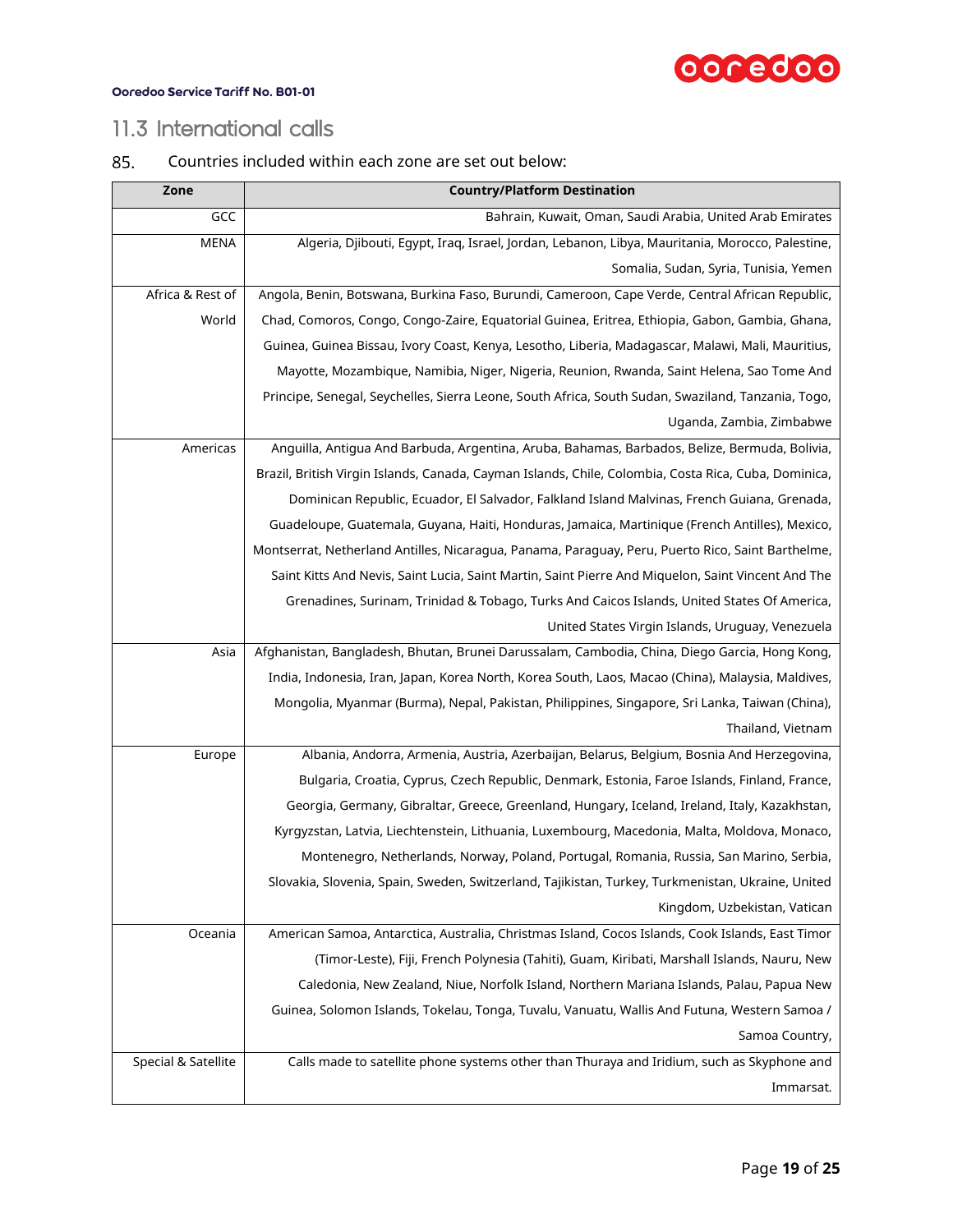# ooredoo

#### Ooredoo Service Tariff No. B01-01

| Zone    | <b>Country/Platform Destination</b> |
|---------|-------------------------------------|
| Iridium | Calls to Iridium satellite system   |
| Thuraya | Calls to Thuraya satellite system   |

*Table 17 – Zones for International Calls*

#### 86. Charges for the zones are as follows:

|                        | <b>Peak Rate per minute</b> | <b>Off-Peak Rate per minute</b> |
|------------------------|-----------------------------|---------------------------------|
| Zone                   | QAR                         | QAR                             |
| GCC                    | 1.64                        | 1.08                            |
| M.E.N.A.               | 2.08                        | 1.64                            |
| Americas               | 2.08                        | 1.64                            |
| Europe                 | 2.08                        | 1.64                            |
| Oceania                | 2.08                        | 1.64                            |
| Asia                   | 2.64                        | 1.92                            |
| Africa & Rest of World | 2.64                        | 1.92                            |
| <b>Special Case</b>    | 30.00                       | 30.00                           |
| Iridium                | 16.00                       | 16.00                           |
| Thuraya                | 6.00                        | 6.00                            |

*Table 18 – Charges for International Calls per Zones*

#### The following exceptions apply for charges: 87.

| <b>Exception</b>            | Peak Rate per minute | <b>Off-Peak Rate per minute</b> |  |
|-----------------------------|----------------------|---------------------------------|--|
|                             | QAR                  | QAR                             |  |
| Wallis & Futuna             | 3.76                 | 2.96                            |  |
| Norfolk Island              | 3.76                 | 2.96                            |  |
| Nauru                       | 3.76                 | 2.96                            |  |
| Australian Ext. Territories | 3.76                 | 2.96                            |  |
| Cuba                        | 3.76                 | 2.96                            |  |
| Sao Tome Principe           | 3.76                 | 2.96                            |  |
| St. Helena                  | 3.76                 | 2.96                            |  |
| Diego Garcia                | 3.76                 | 2.96                            |  |
| Greenland                   | 2.48                 | 1.92                            |  |

*Table 19 – Charges for International Calls for specific countries*

- 88. The peak rate for international services applies from 7am to 7pm on all weekdays (Sunday to Thursday), and off-peak rate for international services applies from 7pm to 7am on all week days and all day on Friday and Saturday.
- 89. The billing interval for international calls is 60 seconds.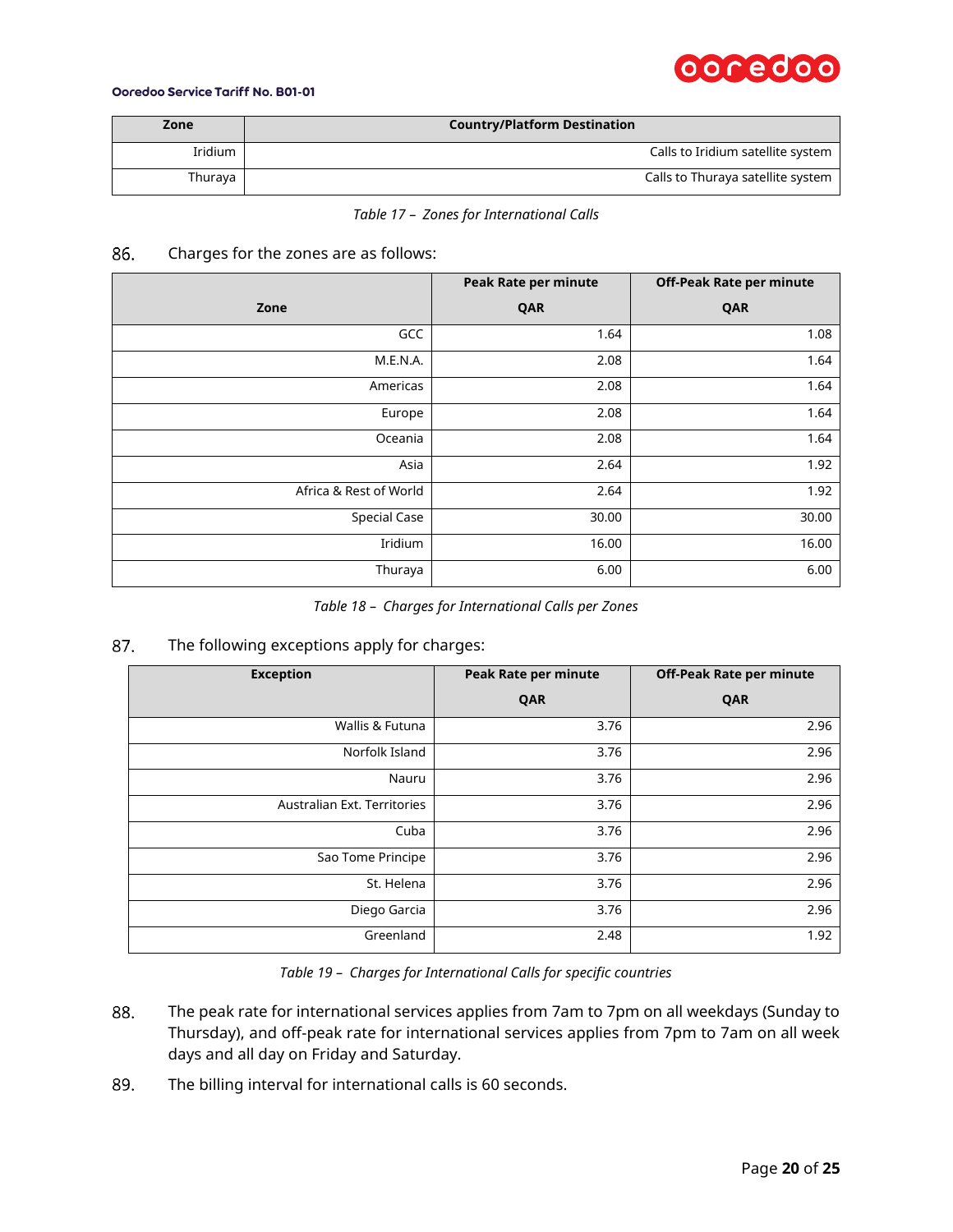

## <span id="page-20-0"></span>12 Easy-to-Remember Numbers

- 90. Easy to remember numbers (ETR) are especially desirable numbers classified in five categories according to the number of consecutive identical digits and other factors.
- 91. The table below provides examples of the types of number patterns that are classified in each category. Due to the large number of permutations available, an exhaustive list is not shown.

| <b>Number Category</b> | <b>Typical format example</b> |                 |                 |                 |                 |                 |
|------------------------|-------------------------------|-----------------|-----------------|-----------------|-----------------|-----------------|
| Royal                  | <b>XXXXXXXX</b>               |                 |                 |                 |                 |                 |
| <b>Diamond plus</b>    | <b>AXXXXXXX</b>               | <b>XXXXXXAX</b> | <b>XXXXXXXA</b> | <b>XYYYYYYX</b> | <b>XAXXXXXX</b> |                 |
| <b>Diamond</b>         | <b>XXAXXXXX</b>               | <b>XXXAXXXX</b> | XXXXXYYY        | <b>XXXXYYYY</b> | <b>XXXYXXXY</b> | <b>XXXYYXXX</b> |
| <b>Platinum Plus</b>   | <b>XXYYYXXX</b>               | XYXXXYYY        | XYXXXXXY        | <b>XXXXYYYX</b> | <b>XXYYYYXX</b> | <b>XYYYXXXX</b> |
| <b>Platinum</b>        | XXXXYXXY                      | <b>XXXXYXYX</b> | <b>XXXXYXYY</b> | <b>XXXXYYXY</b> | <b>XXXYXYYY</b> | <b>XXXYYXXY</b> |
| <b>Gold Plus</b>       | <b>XXXXAYYY</b>               | <b>XXXAYYYY</b> | <b>XXXYYYZZ</b> | <b>XXXXYYYA</b> | <b>XXXYYYYA</b> | <b>XXXXXAYY</b> |
| Gold                   | <b>AXXXXBXX</b>               | <b>AXXXXYXY</b> | <b>AXXXXYYX</b> | <b>AXXYYYYX</b> | <b>XXXXXABC</b> | <b>XXXXXABX</b> |
| <b>Silver Plus</b>     | <b>ABXXXYYY</b>               | XYYYYYXA        | XYZZZZXY        | ABXXYYYY        | <b>XXXABYYY</b> | <b>XXXYYYAX</b> |
| <b>Silver</b>          | ABXXXXYY                      | ABXYYYYX        | <b>AXBCXXXX</b> | AXBXYYYY        | <b>AXXXBYYY</b> | <b>AXXXXBYY</b> |
| <b>Bronze</b>          | ABXXXXCD                      | ABXXXYXY        | <b>ABXXXYYX</b> | <b>ABXXYYYX</b> | ABXYXXXY        | ABXYXYYY        |
| Pearl                  | <b>AXXBCXXX</b>               | <b>AXXYBYYY</b> | AXYXYZZZ        | AXYYXZZZ        | <b>XXXYZYZZ</b> | <b>XXXYZZYZ</b> |
| <b>Mercury</b>         | <b>XABXXYYY</b>               | XAXYYZZZ        | XAYYXZZZ        | <b>XXABCYYY</b> | <b>XXABXYYY</b> | <b>XXYABYYY</b> |
| Cooper                 | XAYXYZZZ                      | <b>XXYXXAYY</b> | <b>XXYXXYYA</b> | <b>XXYXXYZZ</b> | XXYXYXZZ        | <b>XYXYZXYZ</b> |
| 8-digit sequence       | 23456789                      | 34567890        | 45678991        | 56790092        | 67901193        | 79012294        |
| 7-digit sequence       | X0123456                      | X1234567        | X2345678        | X3456789        | X4567901        | X5679013        |
| 6-digit sequence       | XY012345                      | XY123457        | XY234567        | XY345678        | XY456789        |                 |
| <b>Descending</b>      | 654321XY                      | 543210XY        |                 |                 |                 |                 |

*Table 20 – Examples of ETR*

- 92. Easy to remember numbers remain under the administrative jurisdiction of CRA, which may require surrender or reassignment of certain telephone numbers at any time. In no case does Ooredoo guarantee the right to use any easy to remember number for more than one year following the date of assignment.
- 93. Easy to remember numbers are subject to a one-time charge as follows:

| <b>Number Classification</b> | Applicable one-time charge |
|------------------------------|----------------------------|
|                              | QAR                        |
| Royal                        | 1,000,000                  |
| Diamond plus (with "0"s)     | 500,000                    |
| Diamond plus                 | 300,000                    |
| Diamond (with "0"s)          | 200,000                    |
| Diamond                      | 150,000                    |
| Platinum Plus (with "0"s)    | 50,000                     |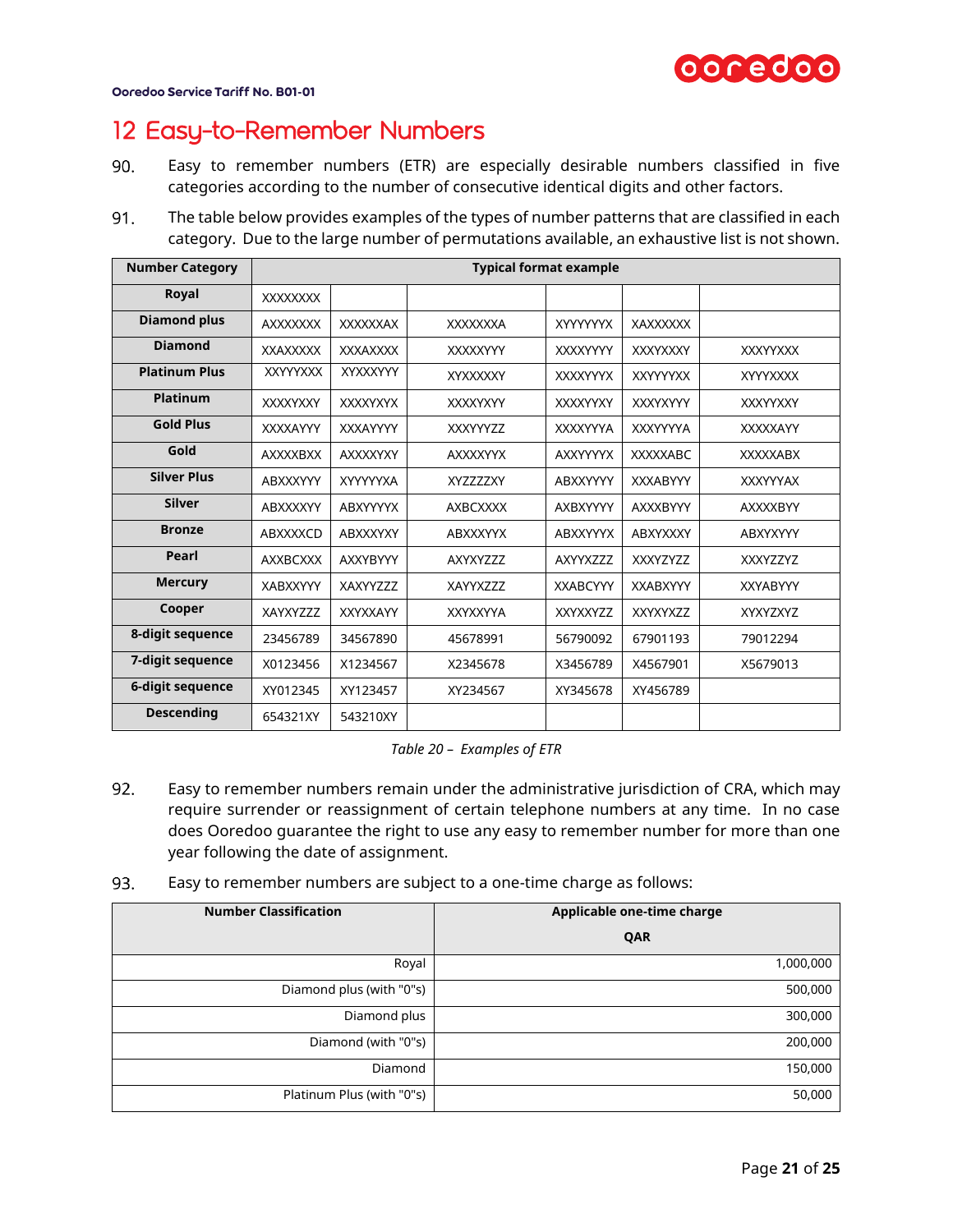

| <b>Number Classification</b> | Applicable one-time charge |
|------------------------------|----------------------------|
|                              | QAR                        |
| <b>Platinum Plus</b>         | 40,000                     |
| Platinum (with "0"s)         | 35,000                     |
| Platinum                     | 25,000                     |
| Gold Plus (with "0"s)        | 20,000                     |
| <b>Gold Plus</b>             | 15,000                     |
| Gold (with "0"s)             | 13,000                     |
| Gold                         | 10,000                     |
| Silver Plus (with "0"s)      | 7,500                      |
| <b>Silver Plus</b>           | 6,000                      |
| Silver (with "0"s)           | $\frac{1}{5,500}$          |
| Silver                       | 4,500                      |
| Bronze (with "0"s)           | 4,000                      |
| <b>Bronze</b>                | 3,000                      |
| Pearl (with "0"s)            | 2,500                      |
| Pearl                        | 1,500                      |
| Mercury (with "0"s)          | 1,000                      |
| Mercury                      | 700                        |
| Copper (with "0"s)           | 500                        |
| Copper                       | 300                        |
| 8-digit sequence             | 10,000                     |
| 7-digit sequence             | 3,000                      |
| 6-digit sequence             | 1,500                      |
| Descending                   | 300                        |

*Table 21 – Charges for ETR*

## <span id="page-21-0"></span>13 Hosted Audio-Conferencing Service

- 94. Hosted Audio-Conferencing service is a fully-managed, network-based audio-conferencing service.
- 95. Conditions:
- 95.1 Access to the Conferencing Website: As part of the Service, Ooredoo provides subscribers with a unique username and PIN numbers which can then be used by the Subscriber to schedule conference calls at their discretion via Ooredoo's interactive Conferencing Website.
- 95.2 Scheduling a Conference Call: The interactive conferencing platform will ask for Name and Contact Information for each Conference Participant and call that Participant at the time of the conference call. Additionally, Users can also "dial-in" to the conference platform to attend a conference call (Freephone dial-in option is not available). A maximum of 20 users can dial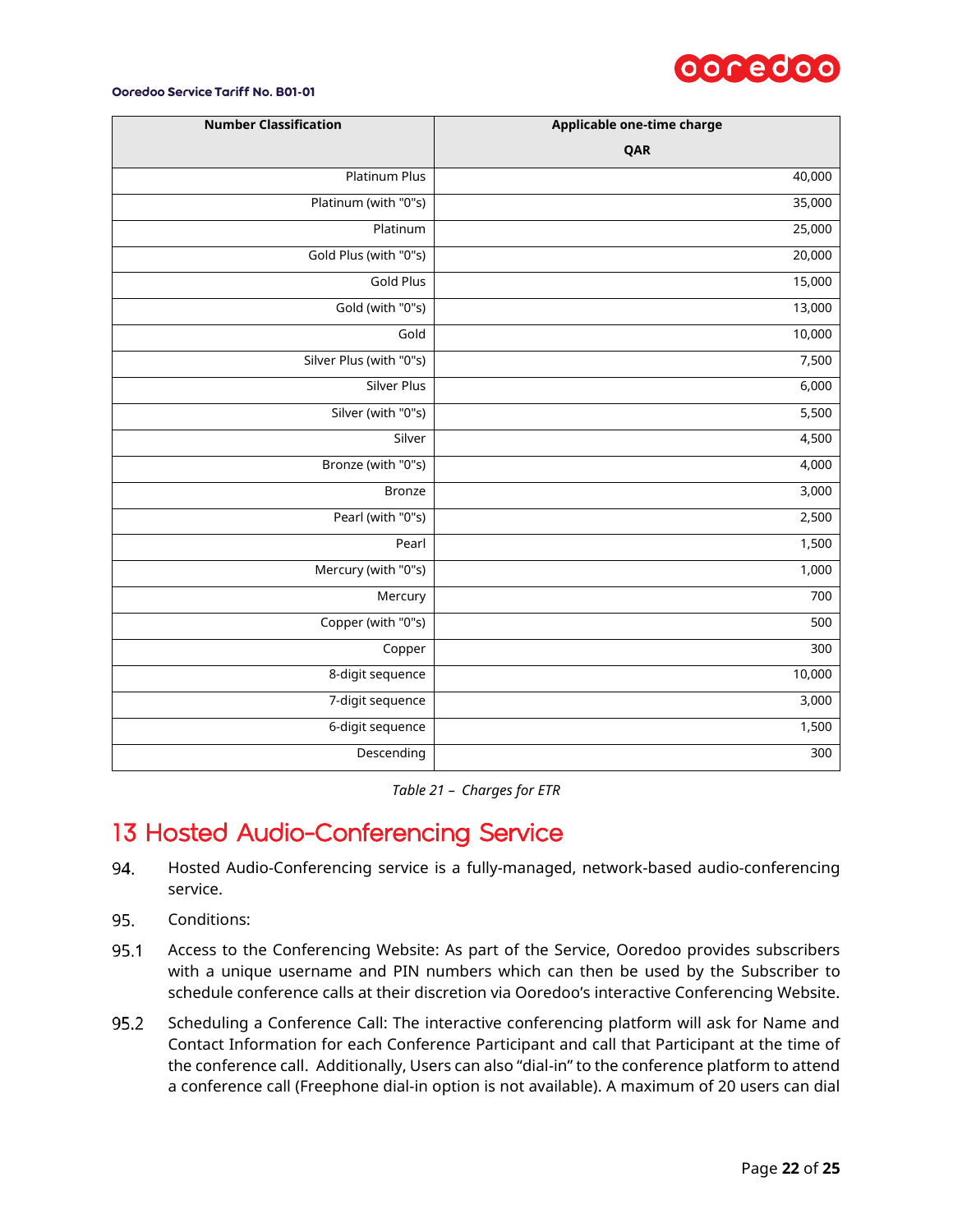

into conference at the same time. International dial in is available and can dial into conference.

- 96. Charging:
- 96.1 Subscription: Subscribers will be charged a onetime subscription fee of QAR 500. There is no contract length associated with the conferencing service.
- Usage Charges: Usage charges are QAR 0.50 per minute per user of Conferencing time. 96.2

## <span id="page-22-0"></span>14 3-Digit Short Numbers

- 97. Charges for calls to a 3-digit Short Number are included in Table 15 – [Charges for Local Calls](#page-17-4) or in Table 16 – [Charges for Other Calls.](#page-17-5)
- 98. Customers will be charged QAR 10,000 per month for a 3-digit Short Number<sup>4</sup>.

### <span id="page-22-1"></span>15 Service Provider Obligation

- 99. Commencement of Service: The service shall commence from the date of activation of service.
- $100.$ Responsibility for service: Ooredoo is responsible for service only up to the Customer Premises Equipment and shall not be responsible for any quality of service, continuity of service or other matters impacted by subscriber cabling, equipment or other facilities (not provided by Ooredoo) beyond this point.
- $101.$ Service Provisioning Time: If the customer location is feasible from a network perspective, Ooredoo endeavor to provision the services within a lead time of 4-6 week from the date of release of Purchase Order.
- $102.$ Service availability and limits: Certain factors, such as network changes, traffic volume, transmission limits, service outages, technical limitations, signal strength, customer device, terrain, structures, weather, or other conditions that may arise from time to time, may interfere with actual service quality and availability.

## <span id="page-22-2"></span>16 Subscriber Obligations

- $103.$ Equipment: The Subscriber shall comply with any reasonable request by Ooredoo concerning the configuration of their devices and/or the use of the service.
- 104. Minimum service period: The service will be provided for a minimum service period of three (3) months from the date of activation.
- $105.$ Cancellation: If a Subscriber terminates the contract before the end of the minimum service period term, the Subscriber will be liable to pay the full charges for duration for the minimum service period.
- $106.$ Equipment: Importation of suitable, type-approved equipment may be undertaken following approval by Ooredoo.

 4 Such numbers will be made available to customers as per the CRA National Numbering Plan (v. 8.0, dated 1 September 2020)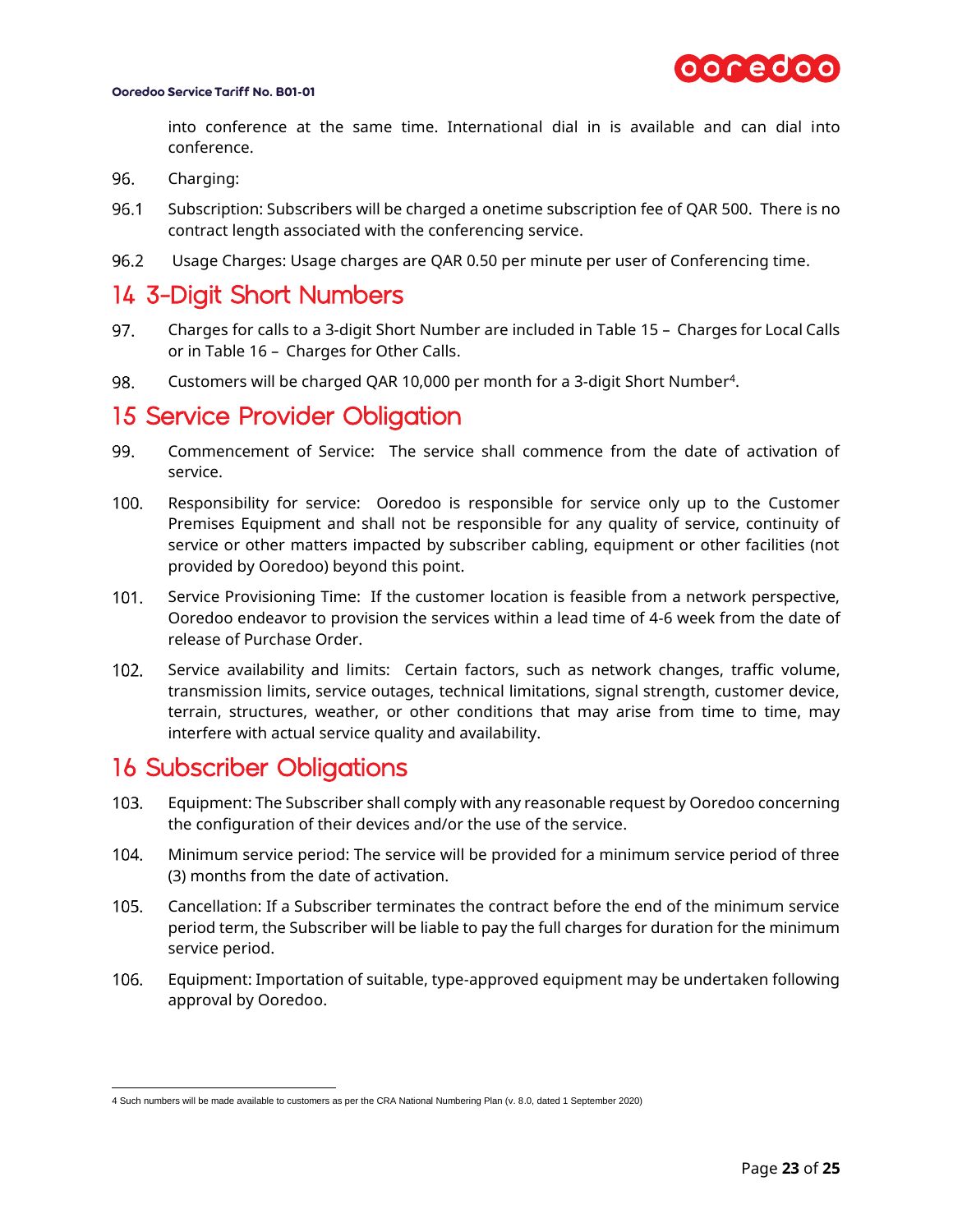

- Assignment of service: The subscriber undertakes to use the service personally and for their  $107.$ private interest, and shall not transfer the service or assign it to a third party without obtaining Ooredoo's prior written consent.
- $108.$ Unlicensed Services: The Subscriber may not use the Service to provide any kind of telecommunications services that require a license from CRA. Failure to comply with this provision may result in immediate cessation of service without notice.